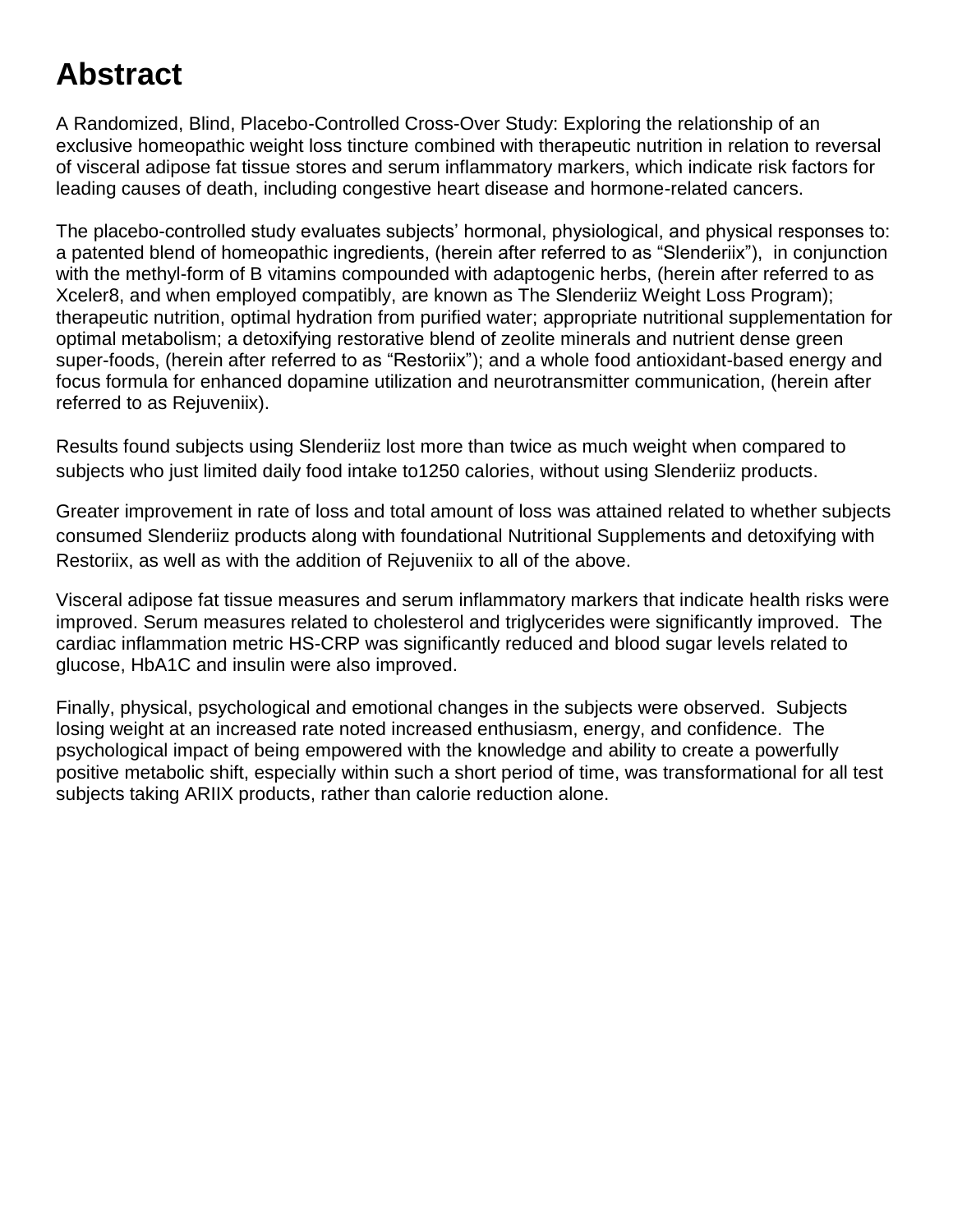## **Introduction**

Finding a product to enhance the effectiveness of healthy lifestyle choices to induce fat loss could significantly reduce the health complications, medical costs and death rates associated with obesity. This study attempts to examine such a product.

These latest figures from the Center for Disease Control (CDC) demonstrate that obesity continues to be a significant public health problem. In 2008, medical costs associated with obesity were estimated at \$147 billion. (1) The average annualized costs for being overweight has been estimated at \$8,365 for obese women and \$6,518 for obese men. (13)

An analysis estimated the 2007 obesity prevalence among adults, by state, from self-reported weight and height data from the Behavioral Risk Factor Surveillance System (BRFSS) found that statespecific obesity prevalence ranged from 18.7% to 32.0%.

Among 2007 BRFSS respondents: 25.6% were obese, 26.4% of men and 24.8% of women were obese. The obesity prevalence ranged from 19.1% for men and women aged 18-29 years; to 31.7% and 30.2%, respectively, for men and women aged 50-59 years. The obesity prevalence was higher in the South (27.3%) and Midwest (26.5%) and lower in the Northeast (24.4%) and West (23.1%). (2)

Curbing obesity by calorie limiting alone is often not effective due to hormonal protective responses. Too low of a daily caloric intake over a sustained period of time, can sabotage long term weight loss by suppressing metabolism, possibly causing the body to lock up fat stores for future survival. Hence, there is often a leveling of the rate at which a low-calorie diet alone will reduce weight and stabilize to an ideal weight long term. In order to reduce risk of obesity-related secondary diseases, complete lifestyle intervention is necessary which addresses nutrient dense nutrition, thereby opening the pathways for optimal metabolism and detoxification.

Within the last five years, the emerging field of epigenetic research has shown that the hormonal implications from the glycemic index values, glycemic load values and toxic chemical burdens from air, water and food are critically linked to whether or not an individual will gain or lose weight---even in the presence of a calorie deficit. Epigenetics is the study of gene regulation, manipulation and the resulting expression of health or disease.

This science is based on the study of cellular "memory" and biological responses involving chromatin modification or remodeling due to variations from environmental input from food, water, air, skin, emotional stress, etc; all factors other than those recorded within or prompted by DNA. Current theory in Epigenetic Research is that chronic degenerative disease is not due to genetic predisposition in most part, but rather 85-95% of environmental input is the cause of these diseases and the (estimated 5-15%) remaining risk factor is related to gene inscription. This suggests that genes have very little innate bearing on daily cell health, when compared to other factors.

Due to the epigenetic and psychoneuroendocrinological observations of the common factors of nutrient deficiency and coexistant presence of toxic load on catalyzing a default mode of human fat storage, this study was created to determine if exceptional fat loss could be observed in conditions of nutrient density through calorie-limited ideal food choices, appropriate nutritional supplementation, appropriate hydration/detoxification with purified water, and cellular detoxification and neurotransmitter rebalancing by means of pharmacological TID dosing with a patented sublingual homeopathic catalyst, and methylcobalamin (B12) compounded with a proprietary blend of adaptogenic herbs, hereinafter referred to as **Slenderiix** and **Xceler8**.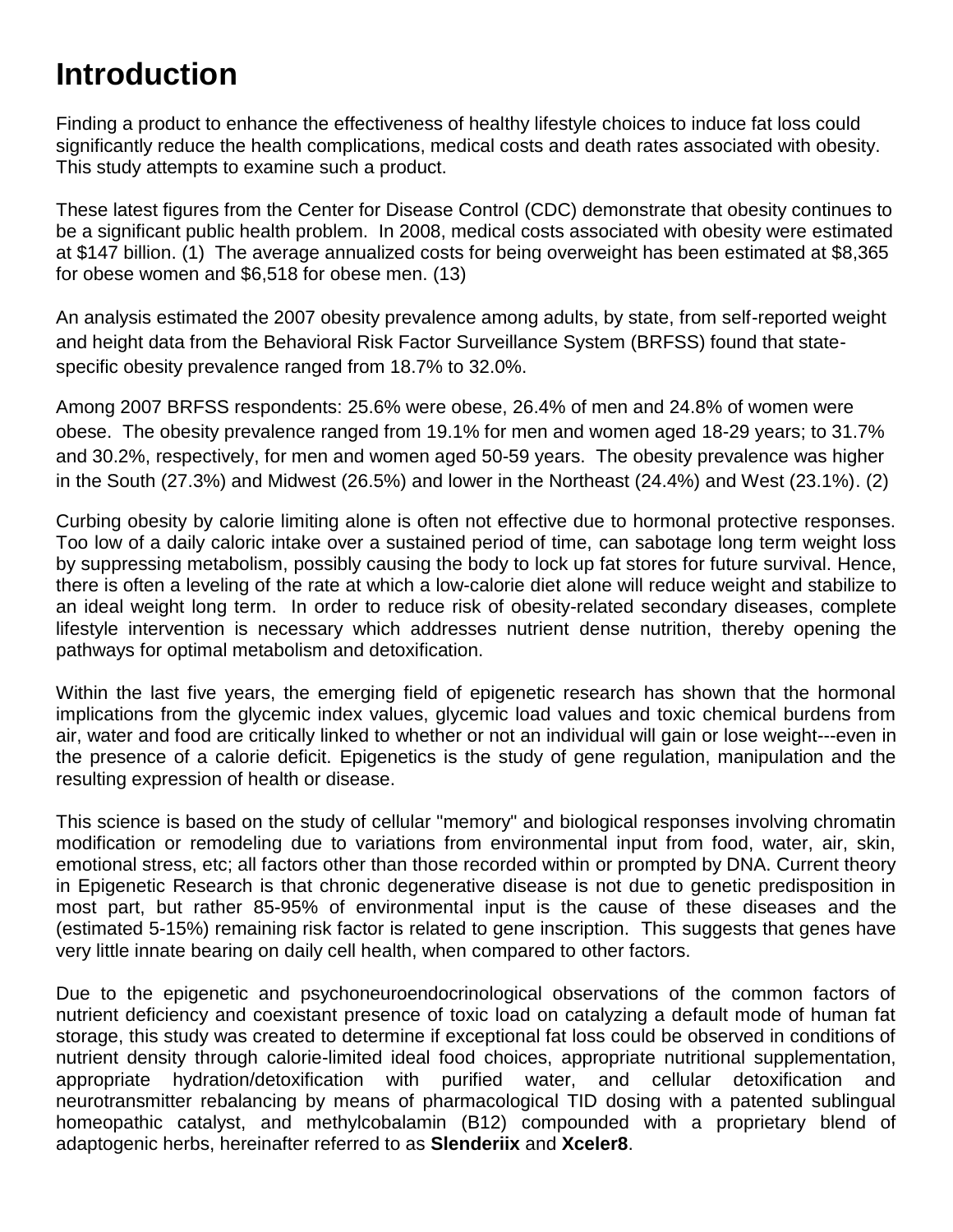## **Slenderiix Homeopathic Tincture**

Homeopathy is a 200 year old medical discipline with a proven track record of both safety and efficacy. Due to the foundational principles of using natural substances in an infinitesimal dose within a diagnostic method of "like curing like", there are no known contraindications to pharmaceutical drugs. Homeopathic preparations have been regulated under the law since the inception of the Food, Drug and Cosmetic Act, authored by Senator Royal Copeland, M.D., a practicing homeopath, in 1938. (40)

Homeopathic preparations are recognized as drugs under the Federal Food, Drug, and Cosmetic Act ("FD&C Act"), 21 U.S.C. § 201 et seq. Section 201(g)(1) of the FD&C Act, 21 U.S.C. § 321(g)(1), which defines the term "drug" as "articles recognized in the official United States Pharmacopoeia, official Homeopathic Pharmacopoeia of the United States, or official National Formulary, (i) or any supplement to any of them . . . ." (40)

Slenderiix employs a modernized approach to homeopathy, blending individual time-proven remedies into one cohesive formula to effectively address all imbalances which contribute to today's epidemic of abnormal weight gain.

Contributing factors include hormonal responses to excessive stress---whether dietary, emotional or environmental; capacity for cellular detoxification, neurotransmitter communication, stable hunger patterns and freedom from addictive behaviors. All of these contribute to systemic flushing of abnormal fat stores, when balance in achieved. Slenderiix was successfully tested in over 10,000 patients prior to ARIIX obtaining exclusivity and beginning in-house beta testing and clinical observation.

The Materia Medica catalogs all methodology within the discipline of homeopathy and references the functions of each remedy as excerpted below:

Ammonium Bromatum: Indicated in chronic laryngeal and pharyngeal catarrh, neuralgic headaches, and obesity.

Avena Sativa: Exhibits selective action on brain and nervous system, favorably influencing their nutritive function. Indicated in nervous exhaustion, sexual debility, and addictive morphine habit. Best tonic for debility after exhausting diseases and sleeplessness, especially of alcoholics. Also addresses nervous states of many chronic female concerns.

Calcarea Carbonica: Chief action is supporting impaired nutritional metabolism; the glands, skin, and bones, being most instrumental in changes evidenced. Needed for increased local and general perspiration [for normal systemic detoxification]… nausea, acidosis, and breathlessness, a jaded state---mental or physical, due to overwork.

Fucus Vesiculosis: A remedy for obesity and non-toxic goiter, thyroid enlargement in obese patients. Digestion is enhanced, normalizing obstinate constipation, and flatulence diminished.

Graphites: An anti-psoric carbon, most active in stout individuals with fairer complexions, with tendencies toward skin affections and constipation, excess fat storage with tendency to obesity, chronic low body temperature, with delayed menstrual history, who become cold easily, may suffer anæmia with redness of face, tendency toward inflammation of the pylorus or duodenal illness.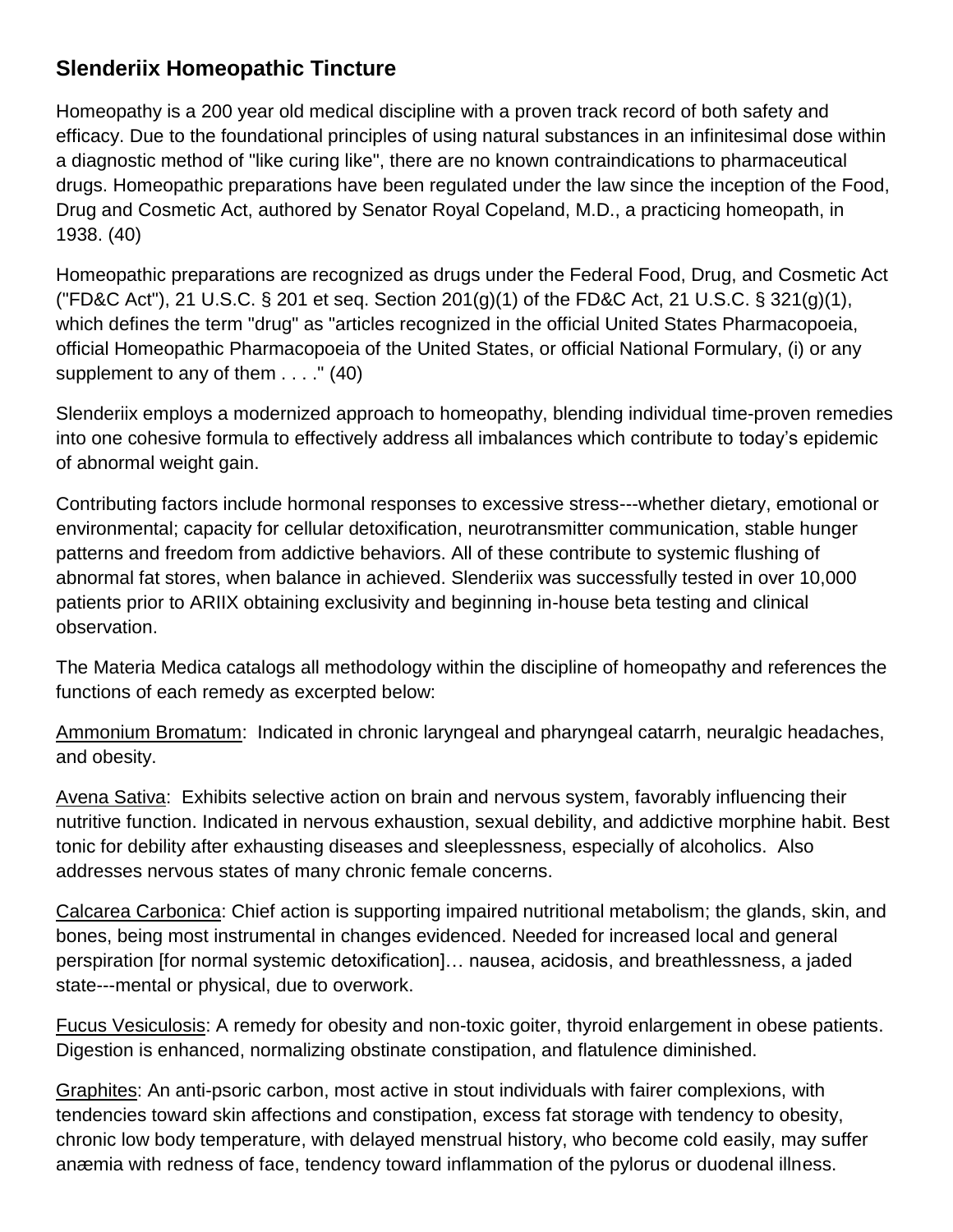Ignatia Amara: One of the chief remedies for hysteria. It is especially adapted to the nervous temperament of women who are of sensitive, easily excited nature, quick to react, rapid in execution and change of mental and physical condition, nervous, apprehensive, rigid, trembling who suffer acutely with mental or physical stress.

Lycopodium Clavatum: Supports conditions where ailments are gradually developing with functional weakening regarding digestion, liver function, and predisposition to uric acid metabolism, intolerance to cold and muscular strength. Marked regulating influence upon the glandular (sebaceous) secretions, those benefitting from Lycopodium lack vital heat [indicating lower than optimal metabolism] have poor circulation, with cold extremities, acute temporary pains, and sensitivity to noise and odors.

Nux Vomica: Typical individuals calmed by Nux are thin, spare, quick, active, nervous, and irritable. Especially adapted to digestive disturbances, flatulent abdominal distention and hypochondrial states, Nux may also address conditions such as ravenous hunger, sour taste in mouth, nausea in the morning after eating; weight and pain in stomach, and feeling worse after eating.

Sulfuricum Acidum: This remedy supports those with chronic acidosis, digestive tract abnormalities, and may be evidenced by a craving for stimulants. Tremor and weakness, hurried temperament, hot flashes followed by perspiration with trembling, diminished rate of healing after medical procedures, gastralgia and hypochlorrhydria.

Thyroidinum: Exercises a general regulating influence over the mechanism of the organs of nutrition, growth and development. Used in psoriasis, tachycardia, arrested development in children, linked to improvement in memory, goiter, obesity, mammary tumors, uterine fibroids, fibroid tumors of the breast. Addresses the sensation of faintness and nausea, extreme weakness and hunger, sensitivity to cold and symptoms of Hypothyroidism after acute diseases, i.e, weakness, easy fatigue, weak pulse. (41)

- i. Since the passage of the FD&C Act, the United States Pharmacopoeia and the National Formulary have merged.
- ii. As noted, with the merger of the United States Pharmacopoeia and the National Formulary there are only two "official" compendia.
- iii. Homeopathic drugs are also covered by the Medicare-Medicaid Statute, 42 U.S.C. § 1395x (t), which defines drugs to "include only such drugs . . . as are included (or approved for inclusion) in the United States Pharmacopoeia, the National Formulary or the United States Homeopathic Pharmacopoeia."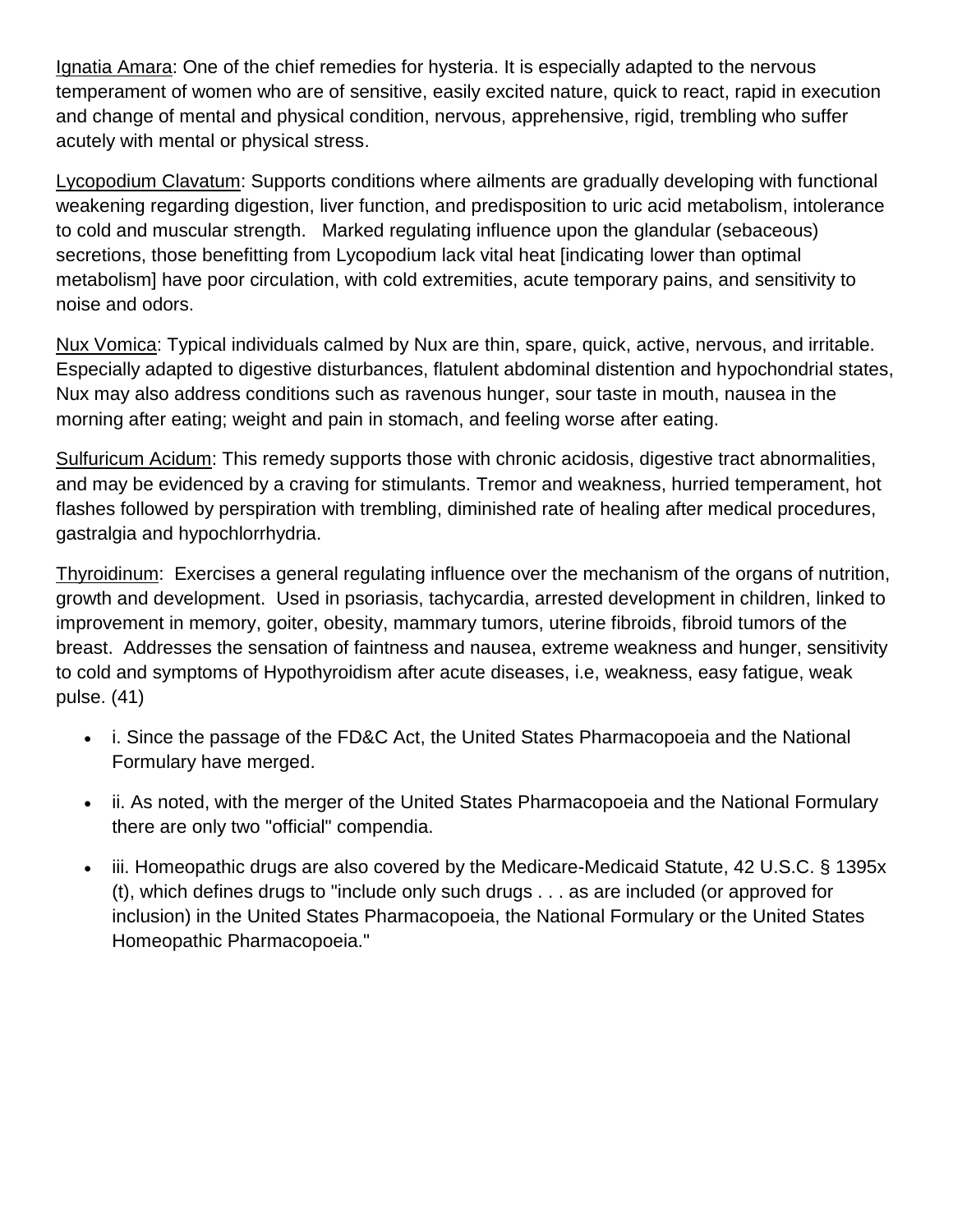#### **Xceler8: Metabolism and Energy Support**

Xceler8 is a patented blend of methylcobalamin (natural B12), biotin, and a synergistic blend of a specific classification of herbs known as *adaptogens*; so named due to their proven ability to improve resilience to stress, increase adaptive responses and to reduce the perception of stress. (42)

The coenzyme form of B12, known as methylcobalamin, provides the foundational structure of the Xceler8 product. This methyl-donating form of B12 is superior to analog chemical copies of B12 that are typically used in pharmaceutical drugs, inexpensive vitamins and "enriched" processed foods. (43) Various methyl donors are required in the body for chemically transforming chemical substances into usable forms for nutritive function. Methyl donors are also used for neutralizing destructive byproducts, such as homocysteine, into benign substances, which would otherwise contribute to disease. Methylcobalamin is the only form of B12 that is able to dispose of homocysteine through methylation and enables the production of SAMe, (S-adenosyl methionine), the most important methyl donor for adequate glutathione levels to be possible. Adequate glutathione synthesis in the body is the hallmark of a strong immune system and high functioning metabolism. (44)

Cyanocobalamin is chemically-derived synthetic or analog vitamin B. The B vitamin portion is cleaved to a cyanide molecule, which requires the presence of a methyl donor to be broken down by the liver to split off the (toxic) cyanide component, allowing the remainder to be converted to the biologically active form of methyl B12. This synthetic cyanocobalamin B12 is typically 100 times cheaper than methylcobalamin, and contributes to system-wide methyl donor depletion, which can cause a relative shift in homocysteine metabolism, increasing significant risk of heart disease, neurological degeneration and measureable age-related brain shrinkage.

"Homocysteine tends to accumulate in the body whenever (methyl or usable) B12 gets deficient. Homocysteine accumulation has been linked with increased risk of cardiovascular disease, chronic fatigue syndrome/fibromyalgia, multiple sclerosis, and Alzheimer's Dementia, among other conditions." (44)

An Oxford University study, published in The Journal of Neurology, reported an estimated 40% of the population is deficient in B12. (45) B12 deficiency is so wide spread because of commonly used pharmaceutical drugs like estrogen containing birth control pills, antacids--- including excessive calcium supplementation; antibiotics, anti-cancer drugs, anti-psychotics, and anti-diabetic medications. All of these directly cause B12 depletion. Without adequate B vitamins to suspend the bile salts in the liver, fat soluble nutrients are not able to be assimilated, resulting in compromised metabolic, neurological and immune function.

Subjects in a study reported in *Neuropsychopharmacology* comparing the effects of methylcobalamin as compared to cyanocobalamin, reported remarkable results in only one week of supplementation. Methyl B12 users reported reduced sleep time, with increased sleep quality and feeling more wellrested upon rising, increased day time energy and ability to concentrate. (46) Restoring appropriate levels of B12 supports healthy energy levels and excellent neurological performance. (43)

Biotin is a coenzyme and B vitamin which, when combined with chromium, has been shown to reverse insulin resistance and support healthy blood sugar levels. Even when tested in isolation, biotin plays a significant role in several key metabolic functions in digestion and blood sugar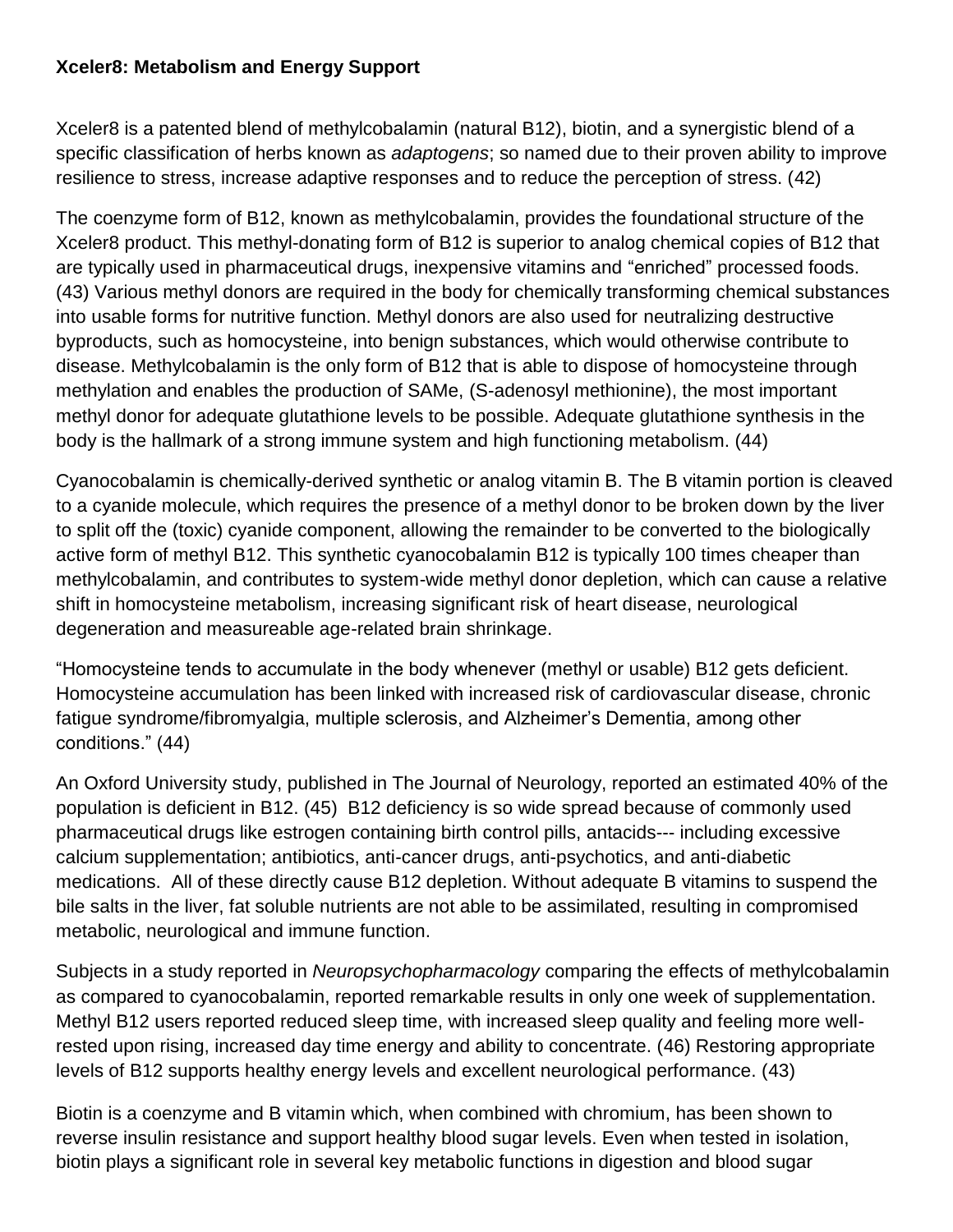regulation. Biotin supports the integumentary (skin) and nervous systems by facilitating repair of nerve damage due to type 2 diabetes, and fosters improved glycemic impact on these systems. (47)

Rhodiola Rosea and Ashwaganda are adaptogenic herbs used traditionally in both Chinese and Ayurvedic Medicine. Adaptogens are defined by their ability to have a normalizing effect on the body, allowing the individual to become more resilient to chronic stressors, whether physical or emotional. Adaptogens are non-toxic plant based therapies that normalize physiological functions which have been disturbed by chronic stress. These work through correction of balance to the neuroendocrine and immune systems. (42)

Adaptogens have been used successfully to treat a milieu of chronic health conditions for over 100 years, contributing to current theory that stress is the number one contributor that drives pathology of all diseases. Specifically, rhodiola has been shown to prevent the excess release of cortisol and adrenaline in response to stress, also blunting the increase in cholesterol and triglycerides typically triggered in response to stress. Rhodiola helps to transport serotonin precursors, reducing depression; and increases body fat to muscle ratio by mobilizing fatty acid stores during exercise, supporting increased fat burning. (42)

Ashwaganda has been used successfully in both India and China as an aphrodisiac, to treat insomnia, anxiety, fibromyalgia and arthritis, and used to promote emotional balance in cases of depression and mental or physical fatigue. (42)

## **Appropriate Supplementation: Vitamins and Minerals**

**ARIIX's Vitamin and Mineral, known as "Optimals"** contain a signature whole food dried vegetable juice blend that is certified to be grown from GMO-free seeds and without pesticides. This blend includes broccoli, carrot, tomato, beet, spinach, cucumber, Brussels sprout, cabbage, celery, kale, asparagus, green bell pepper, cauliflower, parsley, and wheat grass. The vegetable blend adds important enzymes, peptides, and phytonutrients that support the body's ability to absorb and utilize vitamins and minerals, and to help offset the diets of those who have low daily consumption of vegetables. Rice bran contributes naturally whole complex antioxidants, magnesium, calcium, Vitamin A carotenoids, and nine B vitamins, along with several essential amino acids and phospholipids, which are necessary for maintaining healthy cell membranes.

Every ingredient in the *Optimals* is certified as of non-GMO origin and these products are manufactured in an OTC facility, certified for efficacy, purity and potency by NSF, GMP and the FDA, providing exacting standards of quality assurance, dependability of consistency and purity. Studies have concluded that supplements containing natural food nutrient complexes are better than supplements containing only isolates. [11][12]

Getting appropriate levels of vitamins and minerals every day is essential to not only a high functioning metabolism, but these can be the critical differentiators between vital health and the simple absence of an illness. Because most people in the world are deficient in one or more of the 40 vitamins, minerals and other essential biochemical nutrients necessary every day for minimal survival; and the human body was created with an innate ability to adapt to amazing variables and still survive, we observe most people today experience life, not in a state of vital health, but fluctuating on the continuum between the absence of illness and experiencing illness.

Most individuals are grossly deficient in the critical "Metabolic Supportive Nutrients", which are crucial to appropriate blood sugar control, stress responses, methylation of foods into usable forms that can actually nourish the body at the cellular level, and controlling every enzyme reaction from fluid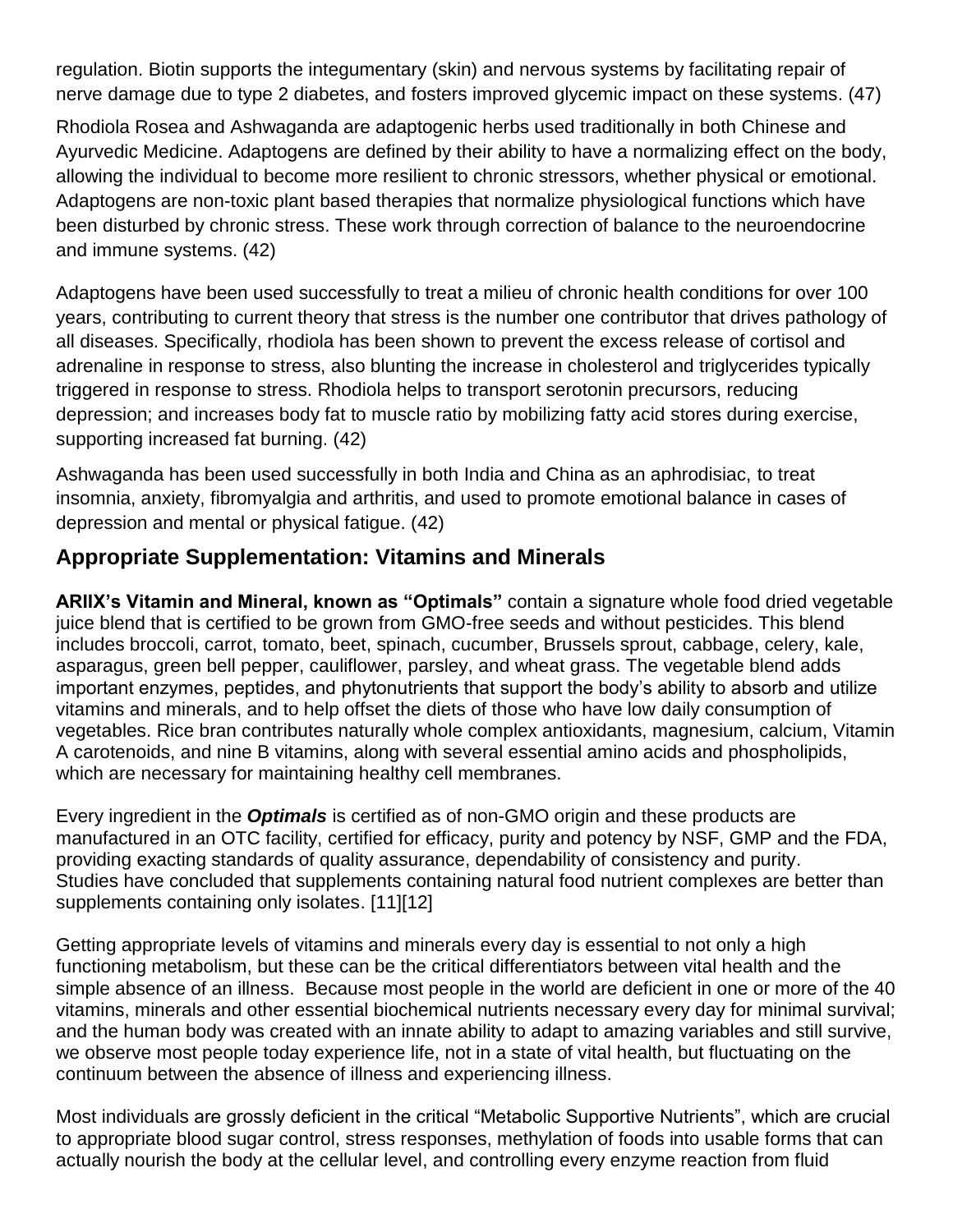regulation to neurotransmitter production. As a nation, Americans are over fed and yet, undernourished and chronically stressed. This chronic state of deficiency results in a down shifting of the metabolism to attempt to spare what nutrient resources are remaining. This is most evidenced by mental sluggishness, poor digestion, daytime fatigue, poor sleep, chronic aches and pains due to inflammation, and cravings that are not satisfied by food. As the brain signals the body to input more nutrients to try to satisfy these vital deficiencies, and people answer these signals with low-nutrient convenience foods---notoriously high in sugar, starch, vegetable oils, chemical additives and stimulants---metabolism continues to down regulate and disease breeds at a faster rate.

Bruce Ames, Ph.D., professor of biochemistry and molecular biology at the University of California, Berkeley, analyzed over a hundred chronic degenerative diseases that are triggered by nutrient deficiencies. These symptoms in the early stages are typically identified by traditional medicine as "typical signs of aging", but with obesity and other metabolic, chronic inflammatory and autoimmune diseases becoming more common in adolescence and children, his revolutionary analysis, "The Triage Theory "(1, 2) has not come too soon. In his observations, he found that over 50 enzymes within the body are completely dependent upon daily intake of adequate amounts of vitamins, minerals and essential fatty acids in order to be catalyzed. Without consistent adequate levels of these three complexes every day, it is impossible for the body's enzymes to begin their work and for humans to experience vital health and optimal metabolism.

These nutrients, which have to be taken in daily, a minimum of twice a day, to replenish fuel necessary for routine cellular renewal throughout the day, are the critical factors which determine whether human genes are prompted to express health or disease. Dr. Ames found that a deficiency of any one of this array of critical micronutrients, posed a threat of oxidative stress damage to cellular integrity and metabolism that was equal to and in some circumstances, greater than 100 times the known damaging effects of radiation! (1,2,3,6) It is established that if individual cells within the organs of the body have a low metabolism due to low fuel levels, then these organs will also be functioning at a lower than optimal level. This means the entire body is then operating in survival mode of a low functioning metabolism, while usually experiencing a default of fat storage to conserve nutrient resources, and creeping closer to chronic degenerative disease.

Continuing his work at the Nutrition and Metabolism Center, Children's Hospital and Research Institute, Oakland, CA; Dr. Ames observes what he describes as a shift within the body toward shortterm survival gene expression as a coping mechanism in times of low nutrient intake. This shifting into survival mode simultaneously requires sacrificing expression of genes that produce long-term health. (4) This means that if we see individuals whose bodies are downshifting and accommodating to low nutrient intake by storing fat abnormally to spare nutrient reserves---this single indicator---belly fat, is enough to indicate life-shortening inflammatory diseases are not far down the timeline, if these nutritional deficiencies are not quickly remediated with therapeutic dosing of these essential nutrients. (5,6) Dr. Ames also postulates that micronutrient deficiencies that trigger the triage response would accelerate cancer, aging, and neurological decline, but would leave critical functions like ATP production, intact.(7)

The National Health and Nutrition Examination Surveys (NHANES) have long reported that the food intake of the following groups of people in the United States does not provide adequate nutrition from all 40 essential nutrients for adequate health: the poor, teenagers, menstruating women, the obese, and the elderly. Opinion has now shifted, according the Estimated Average Requirement (EAR), [see Table 1], that micronutrient levels from food are probably not adequate for anyone else either, to express optimal health without disease. (7)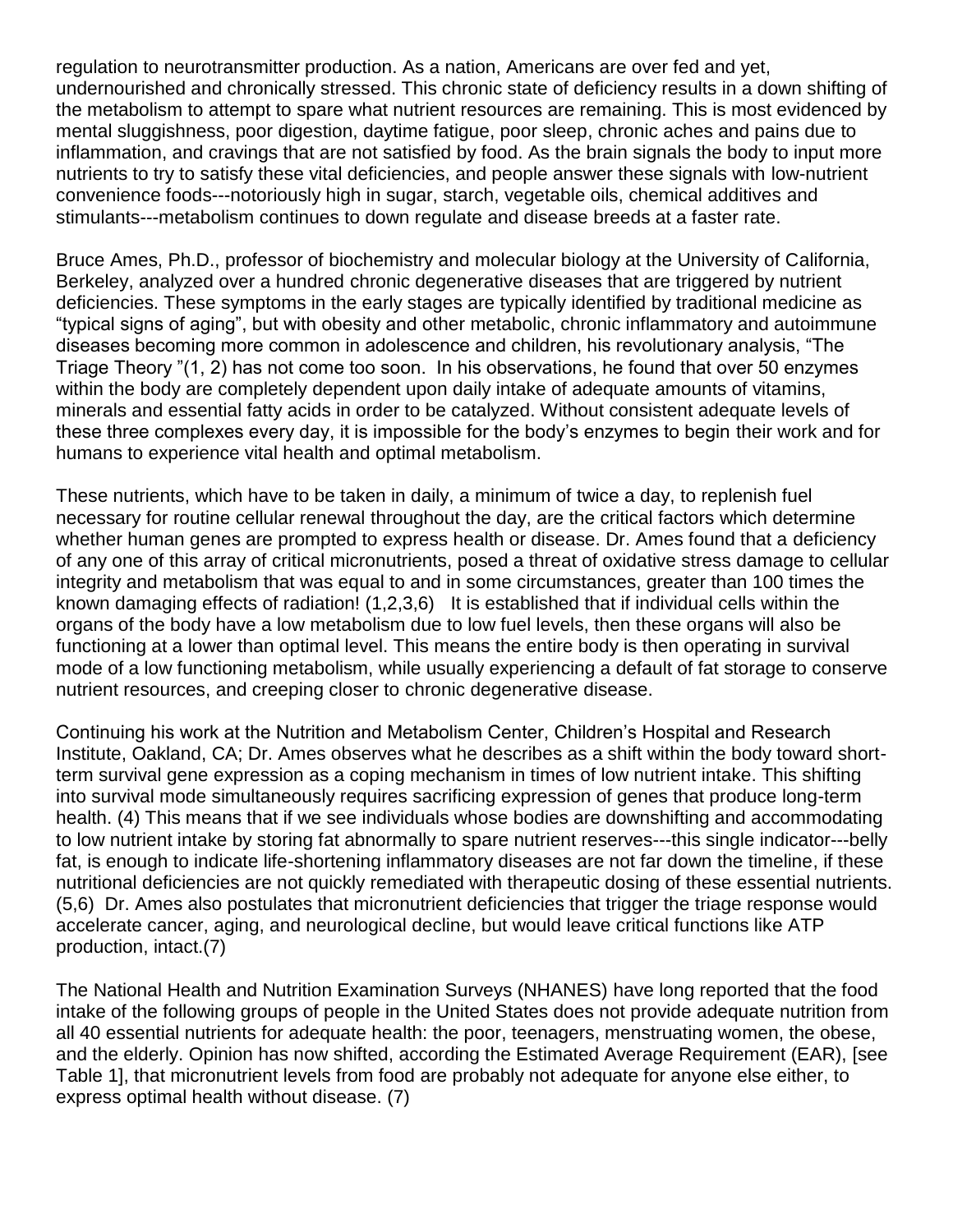| <b>Nutrient</b> | Population group      | % ingesting less than<br>the EAR from food |
|-----------------|-----------------------|--------------------------------------------|
| <b>Minerals</b> |                       |                                            |
| Iron            | Women 14-50 years old | 16                                         |
| Magnesium       | All                   | 56                                         |
| Zinc            | All                   | 12                                         |
| <b>Vitamins</b> |                       |                                            |
| <b>B6</b>       | Women >71 years old   | 49                                         |
| Folate          | Adult women           | 16                                         |
| F               | All                   | 93                                         |
|                 | All                   | 31                                         |

Westernized diets are typically characterized by excessive calories from starchy carbohydrates and processed oils, and below micronutrient thresholds determined essential for minimal health. Dr. Ames notes that this low consumption of micronutrients accompanied by calorie excess may be the norm with those that are overweight and obese, and contributes to the deadly diseases associated with obesity. "Significant chronic disruption may occur when consumption of micronutrients is below the current RDA (8) but above the level that causes acute symptoms. When one component of the metabolic network is inadequate, there may be a variety of repercussions in metabolism, including acceleration of degenerative diseases."(7)

Due to these findings, high-quality multi-vitamin supplementation is recommended as a low-cost preventative intervention in combination with the healthiest possible food choices. This is the best low cost adjunctive for optimal health and reducing the risk of common age-related diseases associated with obesity, and ultimately death by secondary diseases of CHD and cancer.

Recognized authorities in Nutritional Medicine such as Ray Strand, M.D., Julian Whitaker, M.D., Jane Higdon, Ph.D., Michael Murray, N.D., Phyllis Balch, CNC, Nicholas Perricone, M.D. and six other known figures practicing proactive preventative nutritional medicine, were consulted to create what became known as the Blended Nutritional Standard. (9) This was constructed by employing 18 criteria across 48 ingredients based upon each expert's independent input for optimal therapeutic nutrient recommendations. This Blended Standard has become the bar that therapeutic quality multivitamins are measured against to determine if they are prepared in adequate dosing of non-toxic and effective forms of each nutrient, and if all essential nutrients are present and combined in the correct ratios one to another. The *Optimals* adhere to this Blended Standard.

Dr. Ray Strand, in his book *Healthy for Life*, notes that these nutrients are needed in greater amounts than can usually be obtained by food alone. In his practice, he has personally seen reversal of Type 2 Diabetes in hundreds of patients who optimize their nutrient intake with critical levels of vitamins, minerals and essential fatty acids and who employ the lifestyle modifications described in his Healthy for Life program. He also testifies to incredible gains in glycemic control with Type 1 Diabetics, and reversing the symptoms of metabolic syndrome, thereby preventing the onset of Diabetes in thousands of people worldwide using a similar combination of appropriate supplementation, lowglycemic diet and modest exercise. (10)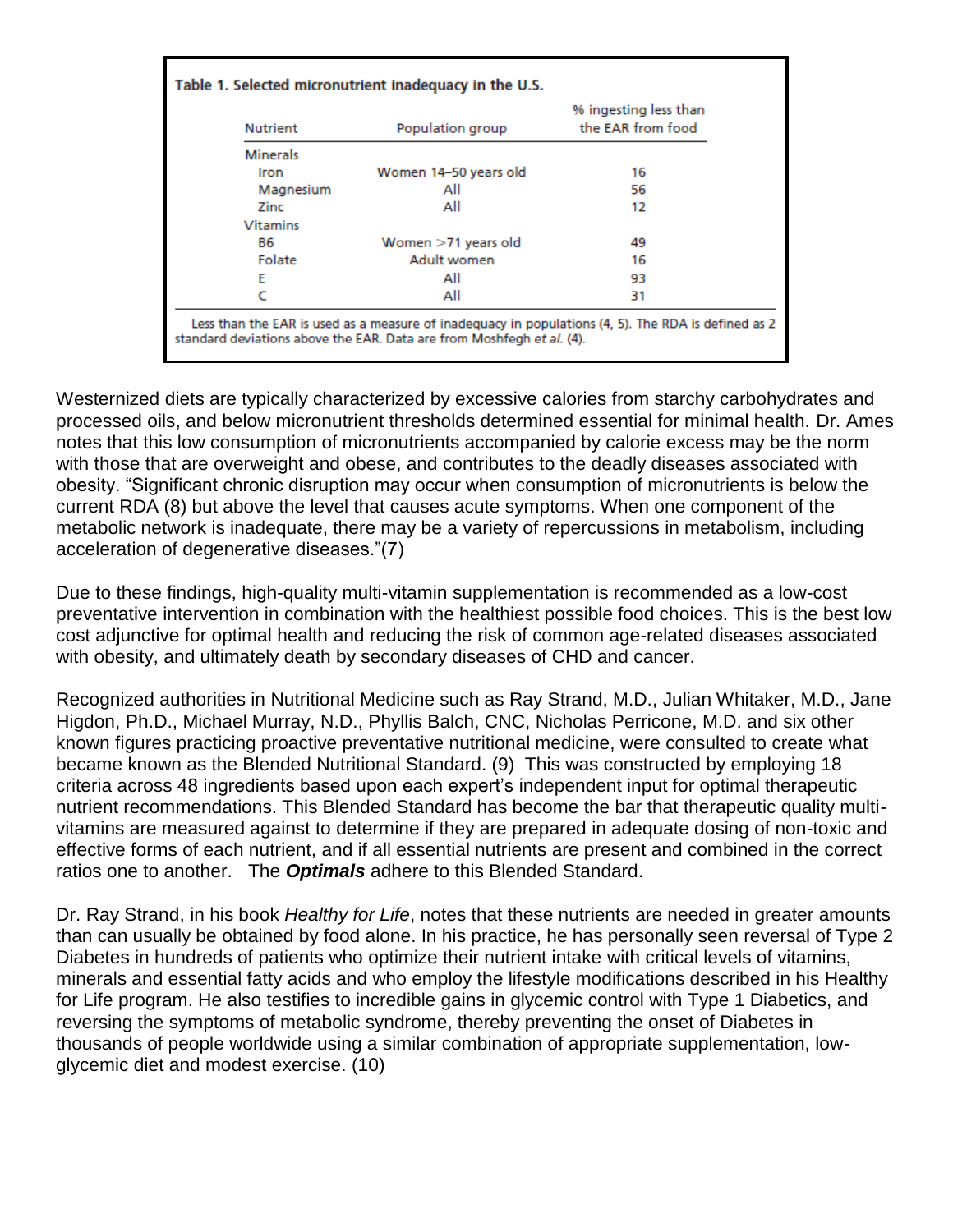## **Appropriate Supplementation: Omega 3 Fatty Acids**

It is now generally maintained that inflammation is the root cause of the chronic degenerative conditions. Systemic inflammation is indicated by abnormal fat storage, swelling, chronic joint and bone pain, allergies, asthma, and headaches in the early stages; but also heart disease, cancer and neurological diseases, as the above mentioned earlier symptoms continue unchecked.

Anti-inflammatory omega 3 fats in bio-available fish oil lower the production of prostaglandins and cytokines that trigger inflammatory responses. Clinical studies have shown that stress and depression are associated with too many inflammatory cytokines in the body, and not enough antiinflammatory omega 3 fats are one of the foremost contributors. These two factors typically are present before abnormal fat storage begins, and continue to mount along with unwanted weight. The American Heart Association (AHA) suggests if triglycerides are high (200 mg/dL or higher) (1, 2), taking 2,000-4,000 mg of fish oil with EPA and DHA, along with dietary changes, is an effective way to reduce risk factors within a 90 day period. However, most integrative medicine specialists initially use a therapeutic loading dose with a minimum dose of 4000 mgs of omega 3 oils per day, and for those patients who are severely obese, depressed, or overtly stressed, they may use much higher doses to get significant results within a 90 day time frame. (4)

Omega-Q was included as part of the foundational nutritional therapy at a dose of 4000 mgs/ day, in effort to produce a favorable effect on fat-burning metabolism and serum inflammatory markers within a 12 week period.

Because of the state of the environment today, many fish contain high levels of mercury, PCBs (polychlorinated biphenyls), dioxins and other environmental toxins, which concentrate in fat stores of both the fish and the people who consume them. These fat-soluble toxins lock up fat cells and contribute to the metabolic dysfunction, which is evidenced by not being able to lose weight, even when eating less and exercising more.

Many commonly available brands of fish oil supplements are "purified" with hexane, which is a petroleum derivative. Governing officials allow hexane residues to be present as a tradeoff for the removal of the heavy metal residues common to commercially available fish oils. This residual hexane in most fish oil supplements can accumulate over time and cause considerable nervous system damage. (14) Chemicals that are petroleum derivatives, in general, are suspected to cause endocrine disruption which, over time, is associated with the development of hormone related cancers.

ARIIX has sourced a pristine omega 3 fish oil from the only manufacturer in the world who has patented a unique low temperature, enzyme fermentation purification process which ensures the delicate anti-inflammatory properties are not only kept fully intact, but yields a superior product that is tasteless and odorless, with no unpleasant digestive after-effects that are typical of hexane-distilled or rancid fish oil products common to the shelves of vitamin chains and superstores. Enzyme purification also eliminates chemical waste byproducts, thereby reducing environmental impact resulting from disposing of hexane into the environment.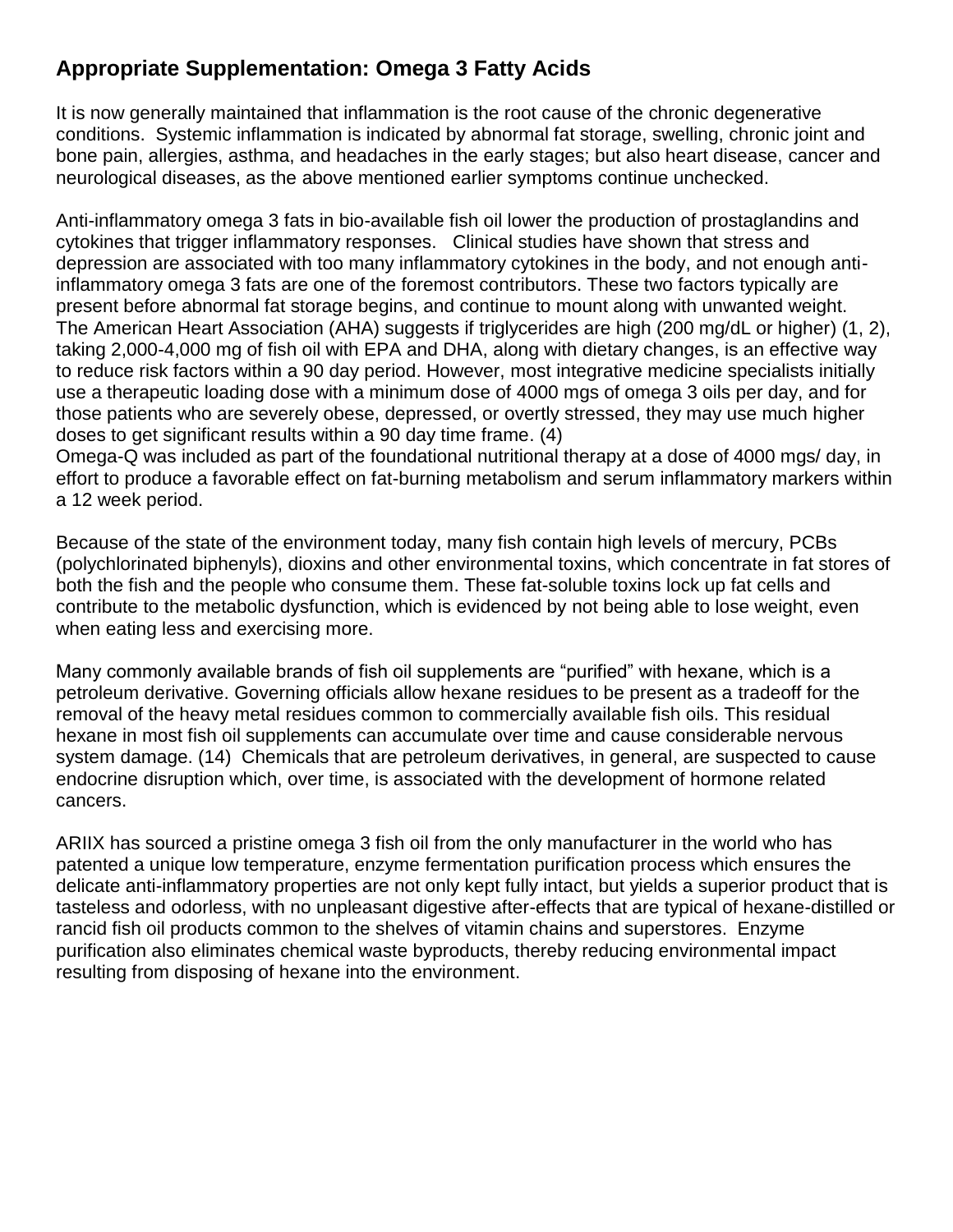### **Appropriate Supplementation: Restoriix**

**ARIIX Restoriix** is a blend of zeolite, chia seeds and nutrient-dense organic spirulina, chlorella and chlorophyll. Zeolites are highly alkaline minerals that contain large structural vacancies and carry a negative ionic charge, giving them superior binding adhesion to positively charged pathogenic toxins. The zeolite blend sourced for Restoriix is ultra-purified and certified free of lead and other contaminants, common to earth-sourced minerals. The highest grade nano-sized particles provide for increased surface area adhesion of free radicals and environmental pathogens, as well as a smooth, palatable texture. Zeolite's magnet-like effect attracts impurities and binds them within its honeycomblike molecular structure, preventing the resorption of toxins as they are excreted from the body through the natural process of digestion.

Chia seeds are a superior source of vegan protein and contain over 30 nutrients. Rich in omega 3 fatty acids, containing more than three times the antioxidant capacity of blueberries, and 35% fiber by weight, chia seeds detoxify the digestive tract while providing nutrients which also rebalance omega 3 to 6 ratios. Insoluble fiber scrubs intestinal walls and loosens impacted debris, while the balance of soluble fiber effectively absorbs up to twelve times its weight in fluids. (36)

Chlorophyll-rich plant foods such as chlorella and spirulina are dense in RNA proteins which repair damaged DNA. Excessive toxic load in the body causes over production of free radicals which mutates DNA, causing premature aging and accelerating disease pathology. Aging and disease are observed when DNA mutations occur within the cells and these damaged cells reproduce. Since chlorophyll is the highest known food source of RNA repair proteins, finding foods sources rich in chlorophyll would inhibit DNA mutations from reproducing, according to Dr. Benjamin Frank's work in RNA diet therapy. Dr. Frank pioneered dietary nucleic acid therapy which has proven RNA and DNA rich supplements reverse symptoms of aging and disease and increase metabolism by increasing cellular energy (ATP) for improving intercellular communication in the body, improving rejuvenation, detoxification, and rapid healing. (35) Marine biologists were first to observe the anti-aging effects of these green sea vegetables on mammals. Ocean mammals consuming large amounts of chlorophyllrich sea vegetables, including spirulina and chlorella, have no visible signs of aging once they reach adolescence. Chlorella has more than twice the RNA density per gram of any animal protein, making it the richest natural dietary source of these detoxifying nutrients.

Spirulina is high in natural iodine, which nourishes the thyroid, protects all glandular tissues and ultimately supports both immune and metabolic function. To improve metabolism, spirulina has been proven to improve glycemic control and dislipidemia in Type II diabetics. (38) High in metallo-thionine compounds, spirulina has been shown to shield the body from radioactive isotopes by binding to them, making digestive elimination possible. Spirulina's chemo-protective effect has shown potential for use in fighting cancer, as well as detoxifying the kidneys from overuse of antibiotics and analgesics. (37) In Russia a study was conducted on 270 children living in highly radioactive areas, and all showed elevated IgE serum levels. This immune system inflammatory response is typically high due to allergic responses, but was completely normalized in 6 weeks of feeding spirulina twice daily.(38) In addition, spirulina's dense array of phytonutrients phytocyanin, chlorophyll and carotenoids contribute to the anti-inflammatory properties which nourish, as they purify the body.

With an average alkalinity factor of 9.7 pH, negatively charged zeolite minerals bind unwanted toxins and reduce acid pH load at the same time. In addition, when fat is released due to dieting, these toxic stores are freed up and circulate within the body, which can cause significant side effects if they are not completely eliminated by the digestive tract. If toxic load overwhelms these pathways, the possibility of reabsorbing toxins can trigger a protective response of shuttling toxins into fat storage,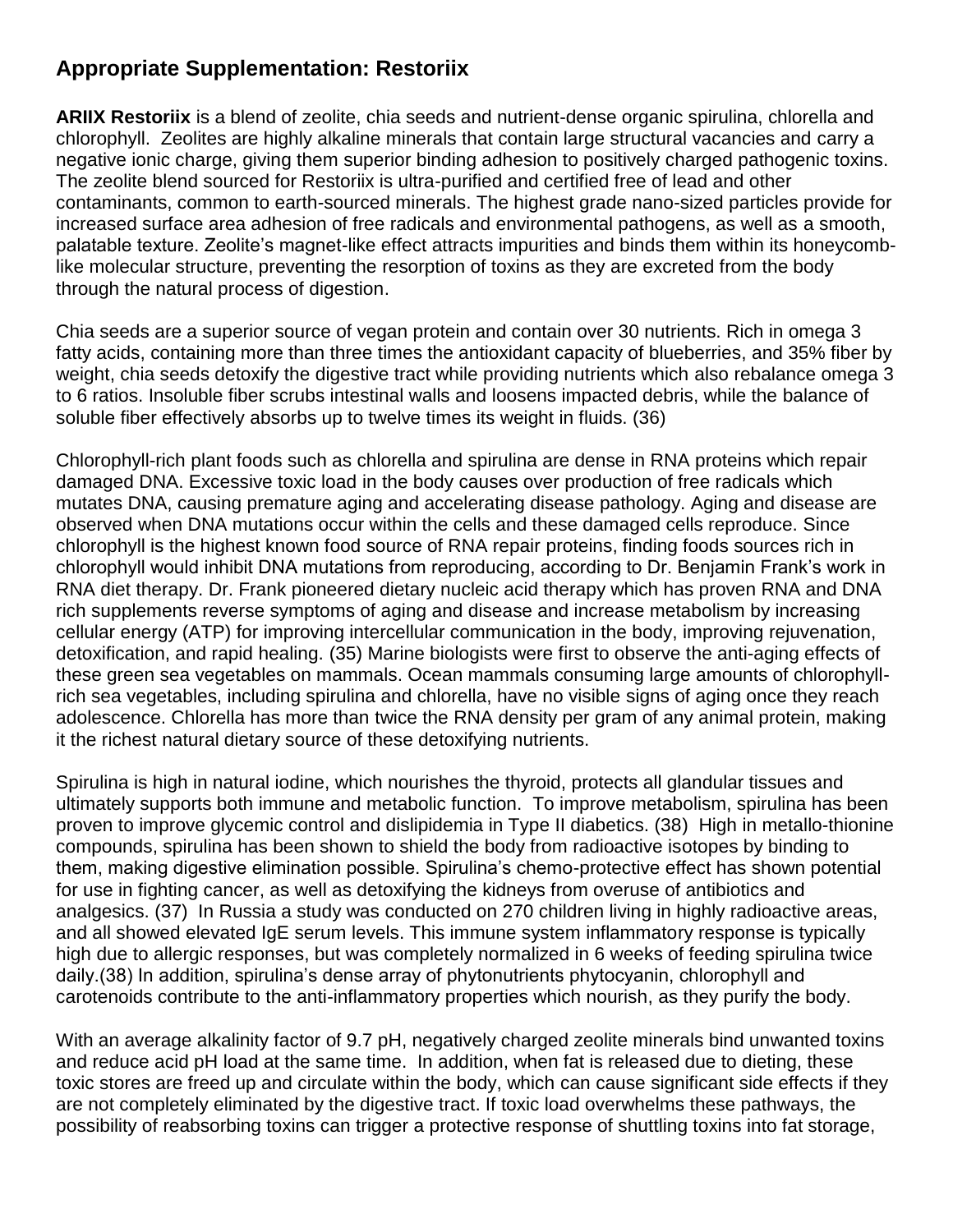represented by a weight loss plateau or rebound weight gain. Detoxification has been shown to effectively protect against these metabolic set-backs.

### **Appropriate Supplementation: Rejuveniix**

Rejuveniix is an energy-boosting blend of low-temperature dehydrated fruit and berry extracts, chosen for their wide variety of polyphenols and bioflavanoids. Effectively combined with green coffee bean extract, kava kava root extract and the amino acid l-theanine, this formula has been observed to provide increased mental clarity, stamina and focus. A unique extraction process leaves exceptionally high levels of the beneficial antioxidant levels intact, while producing a product that contains no fructose.

Rejuveniix also contains a blend of acai, maqui, sea buckthorn and goji berries, as well as mangosteen and noni fruits. This variety of berries and fruits represents a wide range of antioxidant coverage shown to support immune function, heart health and metabolic sufficiency. Represented within Rejuveniix are anthocyanins, xanthones, a variety of carotenoids such as beta carotene and zeaxanthin, and plant sterols known to support heart health, detoxification and modulate oxidative stress.

2010 findings in the British Journal of Nutrition reported therapeutic effects of berries in modulating postprandial glucose response when eaten with high glycemic foods. After consuming a meal with berries, serum levels were drawn at 15, 30 and 150 minutes, and compared to blood glucose responses at the same intervals following a control meal. The results showed that consuming berries along with sucrose had a significant impact on reducing the digestion/absorption of the sucrose as evidenced by decreased serum postprandial glucose. High levels of polyphenol antioxidants in berries are attributed for this compensory affect. (28)

The focus and energy portion of the Rejuveniix formula comes from a balance of the amino acid ltheanine, kava kava root extract and green coffee bean extract. ARIIX only sources the highest quality kava kava root from the Republic of Vanuatu due to superior potency and highest lactone content. This lends properties that support healthy blood pressure and the ability to relax the mind and muscles without sedative effects and loss of mental clarity.

L-theanine is sourced from green tea leaves and directly stimulates the production of alpha brain waves, allowing mental alertness (29) and also increases dopamine, "the satisfaction neurotransmitter", allowing individuals to experience a greater sense of pleasure and fulfillment. (30)

Green Coffee Bean Extract (GBCE) is a rich source of chlorogenic acid, which has been shown to have significant effects on both body mass and reducing body fat when used long term in both overweight and obese subjects. (31) Green coffee bean extract has also been shown to suppress hepatic production of triglycerides, reducing fat accumulation. (32) GCBE also works synergistically with kava kava and l-theanine, enhancing effectiveness.

In comparison, common sources of caffeine contain cafestol and other compounds associated with the negative effects of using caffeine as a stimulant. Research has shown the combination of ingredients in Rejuveniix to support clarity of mind and positive mental outlook by supporting neurotransmitter production and cellular communication, and healthy energy levels. (33)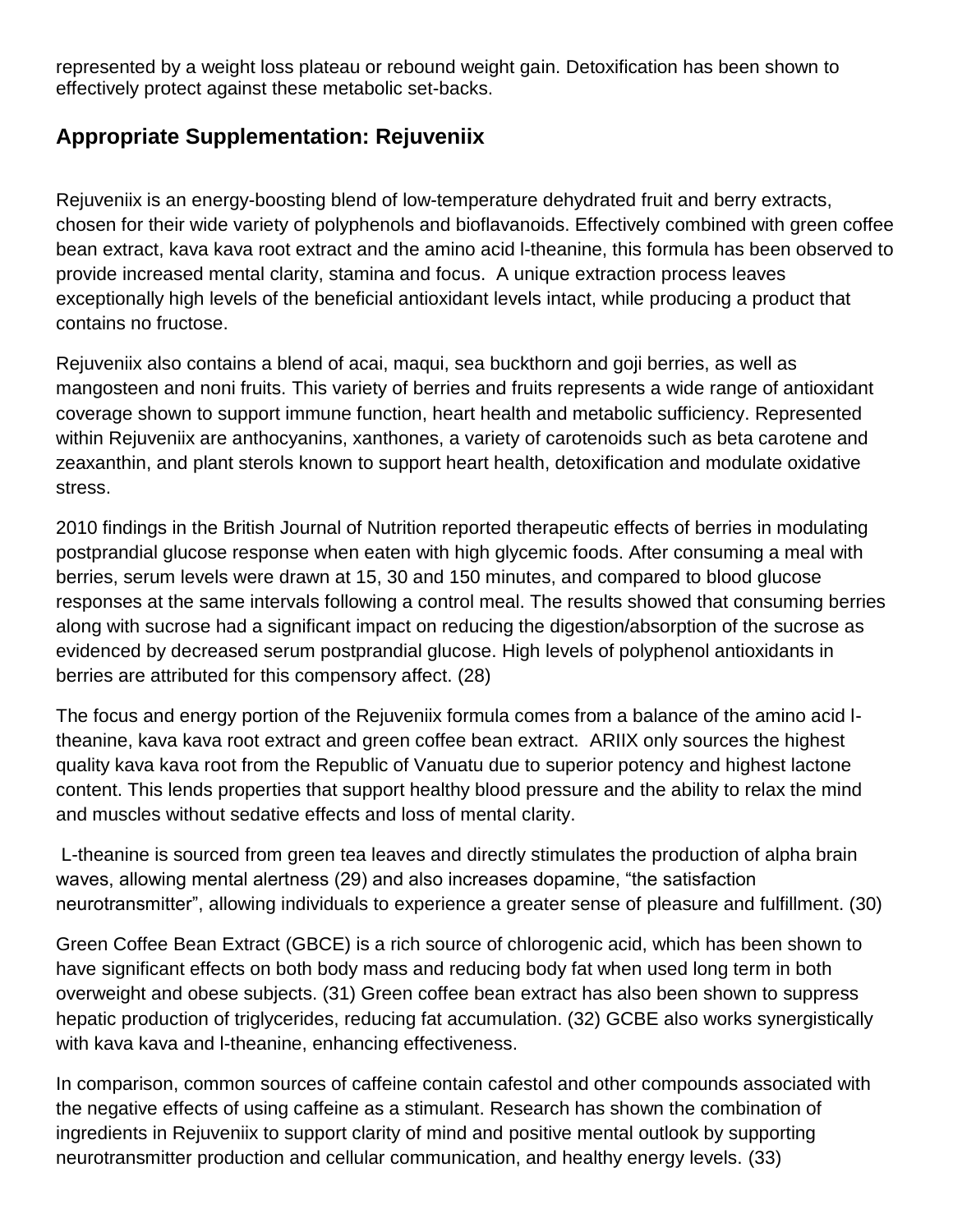# **Methodology**

Twenty three individuals were chosen for the initial study; three men and 20 females ranging in age from 21 to 75. Individuals were selected on the basis of commitment to completing the 12 week course. Subjects were selected due in part to a desire for weight loss, with at least 12, to as much as 120 pounds to lose.

The table below provides the initial weight (in pounds) and variation of both genders.

|       |    |     |                                         |       | Std. |
|-------|----|-----|-----------------------------------------|-------|------|
|       |    |     | Count Minimum Maximum Average Deviation |       |      |
| Men   |    | 228 | 298                                     | 259.3 | 35.6 |
| Women | 20 | 132 | 297.2                                   | 182.8 | 39.9 |

Subjects were required to maintain compliance for 12 weeks with a specific nutritionally dense diet, appropriate supplementation, adequate fluid intake, simple exercise, and detoxification and stress management techniques. Examples included keeping a food journal, exercise, personal contact, accountability and counsel.

Subjects were given a 1,250 calorie, low-glycemic, low starch, functional food meal plan that included a minimum amount of healthy fats from coconut oil, avocados and raw sprouted nuts or their cold pressed oils. Because the FDA's defined daily minimum caloric threshold for a "Low-fat Diet" is set at 30% or less of daily calories coming from fat, a minimum of 300 calories of the 1250 allowable calories were specified to be selected from healthy fat.

In addition, to rebalance appropriate ratios of omega 3 fats to omega 6/9 fats within the body quickly, subjects were required to consume 2000 IU of Omega-Q both morning and evening every day for the 12 week trial.

Because sudden excessive amounts of omega 3 fats can have a blood thinning action, subjects were screened for contraindications and there were no subjects who were using anti-coagulant blood thinning medications such as Coumadin/wafarin.

Participants simultaneously excluded all inflammation-causing omega 6 vegetable oils such as canola, soybean, grape seed, olive oil and any other oil which can contribute to inflammatory cytokine production within the body, and/or compete with omega 3 for conversion/uptake. Inappropriate balance of omega 3 to 6 oils blocks the pathway to healing metabolism, alters cell signaling and optimal neurotransmitter and hormone rebalance, and blunts potential of therapeutic efficacy intended by including Omega-Q.

Subjects were instructed to choose at least twice as many non-starchy fresh vegetables as protein portions per meal to provide plenty of fiber rich carbohydrates which are also dense in antiinflammatory nutrients.

All groups, except the placebo group, were using the Slenderiix and Xceler8 before each meal throughout the 12 week trial. With all groups the following constants remained for the duration of the study period: food selection guidelines and daily calorie max intake, appropriate hydration to include a minimum of 5 (total based on individual weight) refills of the Puritii water bottle daily, with individual increased adjustments for weight-appropriate amounts of water, and a minimum amount of exercise of 20 minutes of walking, 5 times per week.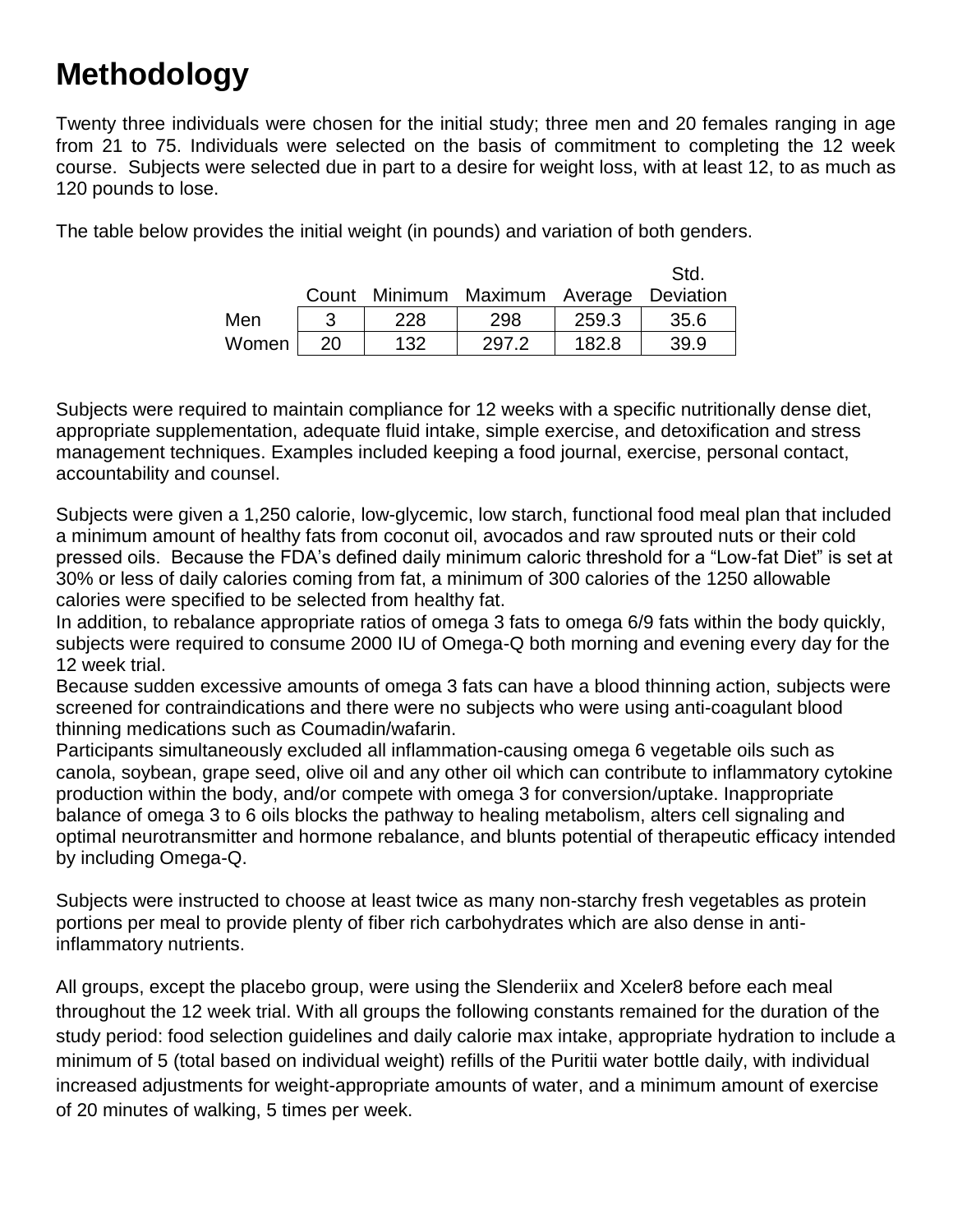Subjects were observed and feedback was given, comparing results of individuals with and without the use of Slenderiix and Xceler8; as well as with Slenderiix, Xceler8, foundational Nutritional Supplementation; and a final group who employed all of the above items, plus including Rejuveniix. Subjects committed to weekly counseling and instruction with Dr. Hurt. Before and after, and at fourweek intervals, subjects' measurements, weight and photos were documented. Before and after, a comprehensive blood work panel was drawn and evaluated. This panel consisted of serum inflammatory indicators of the presence of fat storage metabolism, known markers that are precursors to diabetes, heart disease and chronic inflammatory conditions such as cancer. Weight, measurements, and fat store location were documented, reviewed, and compared.

Subjects were stratified randomly into 4 groups. The Table below outlines the particular products taken by each Group in the initial 4 weeks before the crossover, and what products were taken in conjunction with the 1,250 calorie daily consumption.

|                      | Nutrifii<br>Vitamins | Rejuveniix<br>(Energy) | Slenderiix<br>Xceler <sub>8</sub> | Restoriix<br>(Detox) | 1250 C.<br><b>Diet</b> |
|----------------------|----------------------|------------------------|-----------------------------------|----------------------|------------------------|
|                      |                      |                        |                                   |                      |                        |
| Group A              | Yes                  | <b>No</b>              | Yes                               | Yes                  | Yes                    |
| Group B              | <b>No</b>            | <b>No</b>              | Yes                               | <b>No</b>            | Yes                    |
| <b>Control Group</b> | Yes                  | <b>No</b>              | <b>No</b>                         | Yes                  | Yes                    |
| Group D              | Yes                  | Yes                    | Yes                               | Yes                  | Yes                    |

Subjects receiving Nutrifii Nutritional supplements of Vitamins, Minerals, Restoriix, and/or Rejuveniix were to take them as directed on the product label. Omega-Q was given, as noted above, in a dose that is double the label guidelines. All subjects were required to take 15 drops of Slenderiix, under the tongue 10 minutes before each meal. Additionally subjects took 15 drops of Xceler8 under the tongue with breakfast and lunch. Subjects not receiving either Slenderiix or Xceler8 were given a placebo.

Subjects were required to consume 200 calories minimum from organic expeller pressed coconut oil in meal preparation, with the option of an additional 50 calories from raw avocado or raw nuts or organic cold pressed oils. Finally, subjects were required to exclude any foods not listed in the above table, and made specific note to avoid coffee, mint or gum products and artificial sweeteners such as sucralose, aspartame, "Splenda" or "Equal", common to synthetic "diet" or "lite" food replacements. Natural sweeteners, erythritol or Stevia liquid, were allowed.

In addition to the products identified above, all subjects were required to eat 1000 calories worth of the following foods in the following quantities:

- Up to two cups of raw, whole, fresh fruit
- Six or more cups of raw, fresh vegetables
- 10 to 16 ounces of clean (Free Range, Grass Fed, or Wild) protein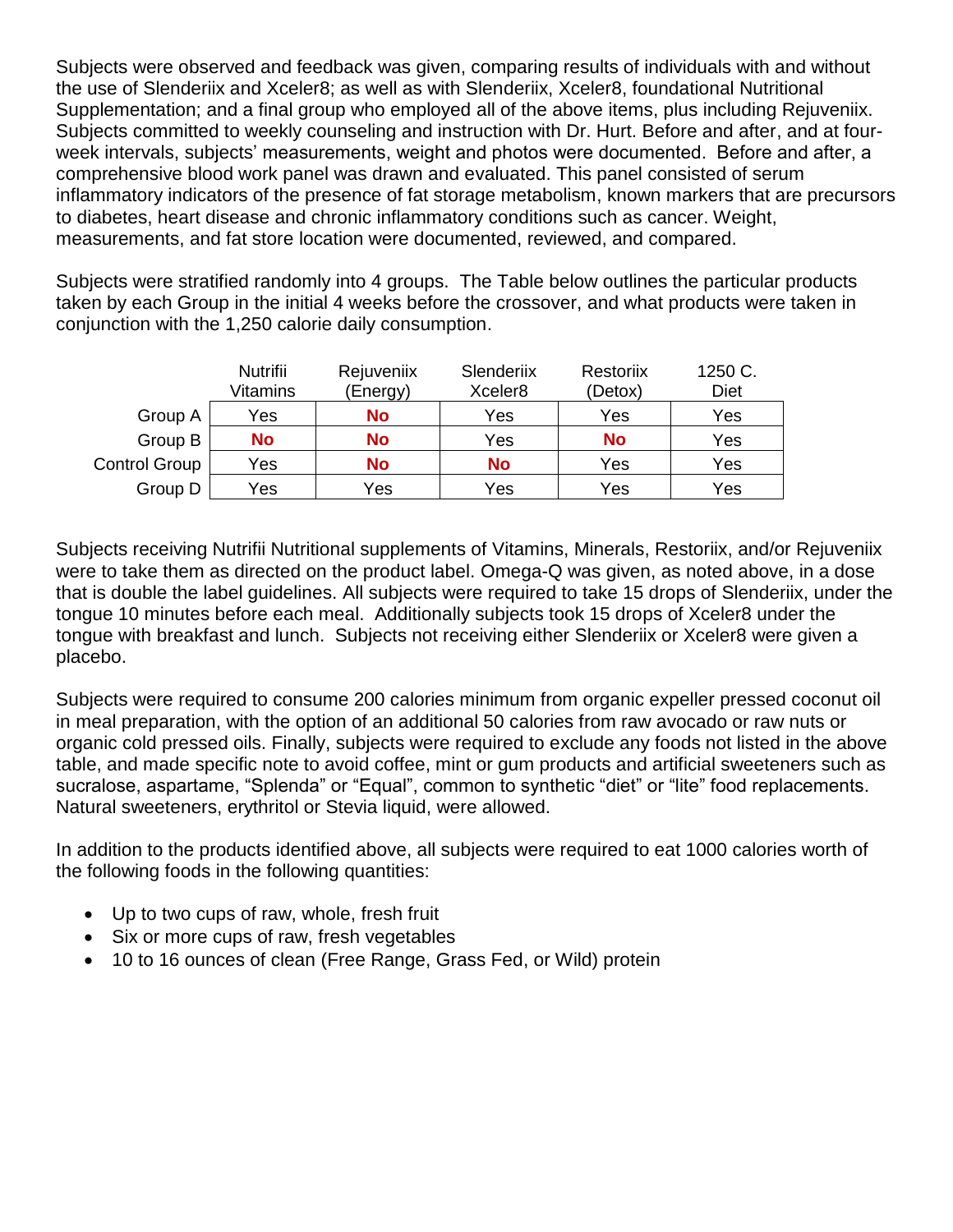The following table identifies the classifications of foods available for subjects during the program.

| <b>Protein</b>              | <b>Vegetables</b>       | <b>Fruits</b>      |                     |
|-----------------------------|-------------------------|--------------------|---------------------|
| <b>Bison</b><br><b>Beef</b> | Artichokes              | Garlic             | Apples              |
| Eggs                        | Arugula                 | Greens             | <b>Blackberries</b> |
| Salmon                      | Asparagus               | <b>Green Beans</b> | <b>Blueberries</b>  |
| Tuna                        | <b>Bean Sprouts</b>     | Lettuce            | Grapefruit          |
| Venison                     | <b>Broccoli</b>         | <b>Mushrooms</b>   | Lemons              |
| White fish                  | <b>Brussels Sprouts</b> | <b>Onions</b>      | Limes               |
|                             | Cabbage                 | Peppers            | Raspberries         |
|                             | Carrots                 | Radish             | <b>Strawberries</b> |
|                             | Cauliflower             | Spinach            |                     |
|                             | Celery                  | <b>Tomatoes</b>    |                     |
|                             | <b>Cucumbers</b>        | Zucchini           |                     |

Beyond the diet, subjects were required to drink a minimum of 50% of their respective body weight of water, in ounces each day. Regardless of weight, 100 ounces was the minimum amount of water for each subject each day with no maximum limit.

Finally, subjects were required to participate in an exercise program. Subjects who were currently participating in an exercise routine at the onset of the study were allowed to continue with that program, at the review of Dr. Hurt. Subjects who were non-exercisers were required to walk for at least 20 minutes, a minimum of five days each week.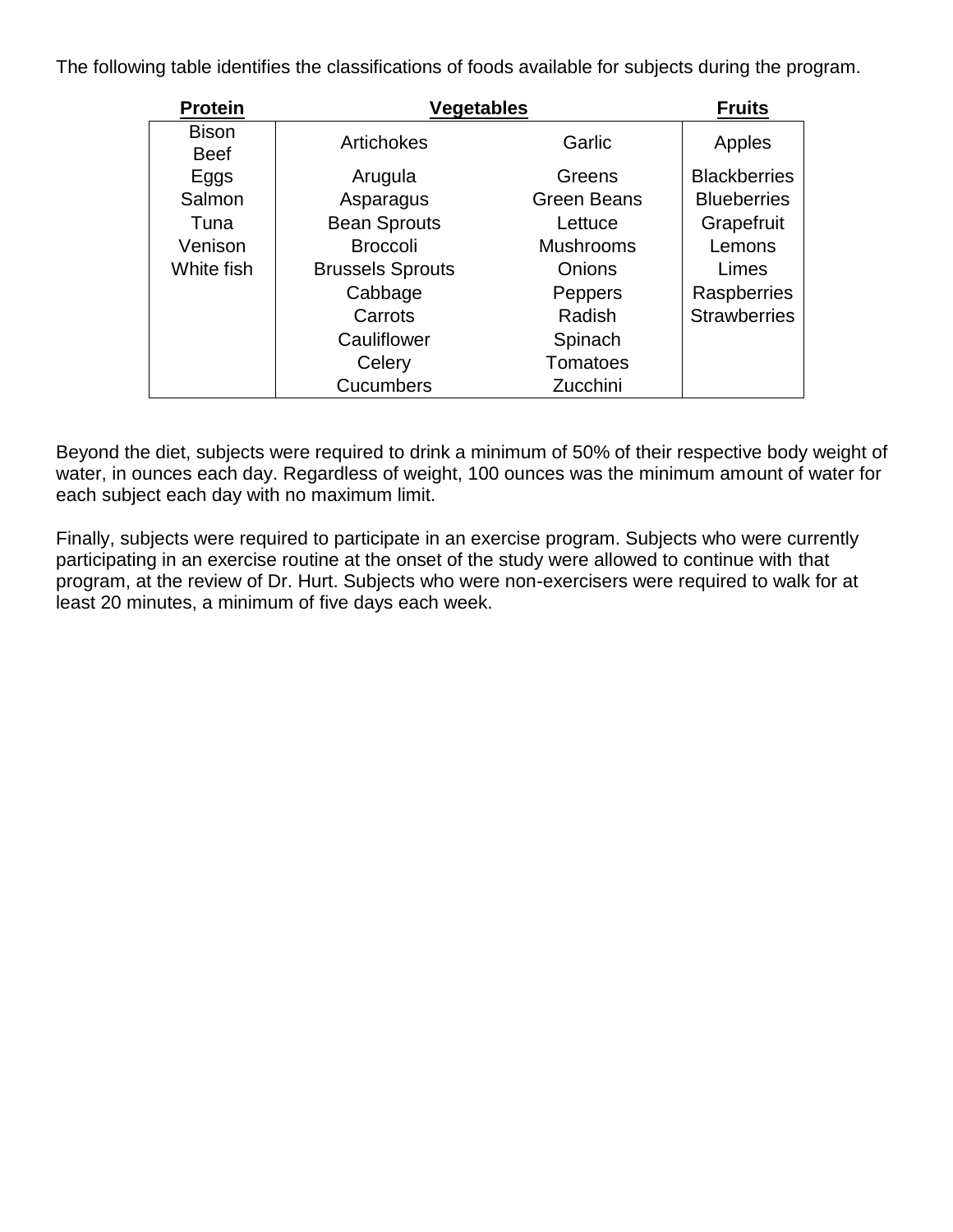## **Results**

Of the initial 23 subjects, 19 completed the program. Results of following a regimen of calorie limited nutrient dense diet, appropriate supplementation, hydration, and detoxification with moderate exercise, coupled with use of specific products yielded statistically significant results compared to reducing calories alone. The table below provides a summary of the average rate of weight loss per day over time.

|                                    | Average Weight Loss p/Day in<br>LBS. |        |         |
|------------------------------------|--------------------------------------|--------|---------|
|                                    | Week 4                               | Week 8 | Week 12 |
| Group A                            | 0.49                                 | 0.42   | 0.35    |
| Group B                            | 0.45                                 | 0.38   | 0.32    |
| Control Group C                    | 0.23                                 | 0.43   | 0.35    |
| Group D                            | 0.47                                 | 0.40   | 0.36    |
| Avg. of Non-Control Groups         | 0.47                                 | 0.40   | 0.34    |
| <b>Control Group Calories Only</b> | 0.24                                 | 0.24   | 0.24    |

Since subjects were classified into four equal groups (n=5), an ANOVA was conducted to determine significance across groups. Even given the small sample size created by the factorial design, results show that significant differences existed between groups (F ratio 14.2 p<.01).

After four weeks, subjects in the Control Group C were allowed to take Slenderiix. At the crossover, all of the groups using Slenderiix (A, B, D) had lost an average of 13.1 pounds. In each group, 103.4% more weight loss was observed, than was experienced in the placebo group within the same time frame. Individuals in the placebo group were eating the same meal plan, water and exercise routines as that of the Slenderiix using groups. In addition, placebo group subjects were receiving the exact same nutritional supplementation as the subjects in group A, the only difference in these two groups was between the active Slenderiix for the Group A Subjects, and the inactive placebo product for the Control Group C Subjects. Placebo subjects lost an average of only 6.44 pounds in four weeks, employing the exact same lifestyle efforts, calorie reduction and timeframe as all other groups.

Within this initial 4 week timeframe, placebo subjects were the only group that reported feeling hungry, fatigue and weakness upon exercise, and difficulty at being around food or in the presence of others at mealtimes. By the third week of the program, placebo users were beginning to express difficulty at continuing to participate with the trial for the remaining 9 weeks.

Even though the amount of weight lost within all Slenderiix-using Groups A, B and D reflected less than 1 pound average variance among the three groups, there was a marked difference in the level of enthusiasm, perception of the ease of the program, increased sense of well-being, and continual increase in daytime energy and desire to become more active as time went by, within Group D. This group was supported by not only Slenderiix and Xceler8, but all of the Foundational Supplements, as well as Rejuveniix.

Because of the remarkable difference in positive mental attitude coupled with weight loss success, it was decided Groups A, B, and C would, at the crossover time, convert to the Group D regimen for the 8 week duration of the trial.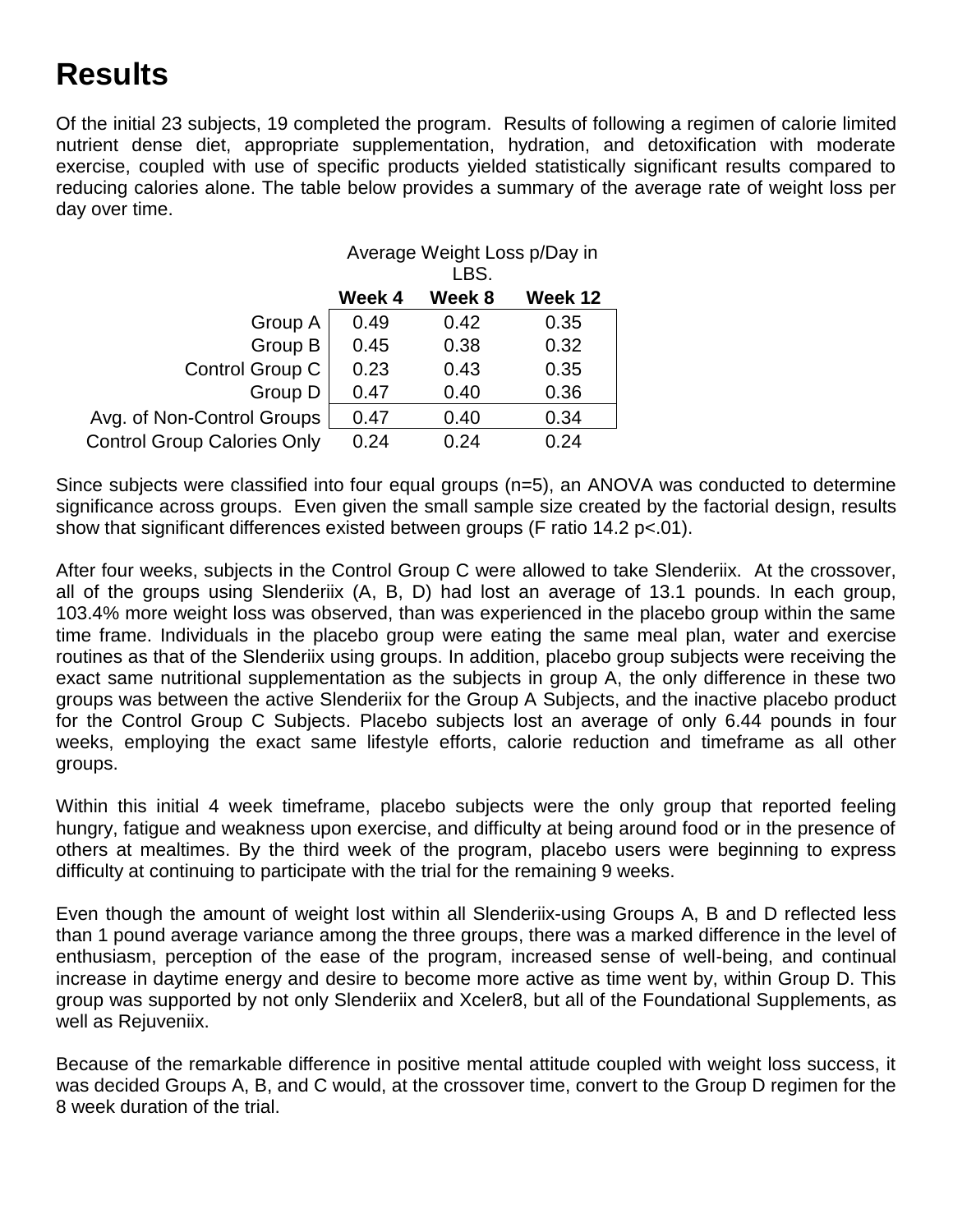Even with a relatively small sample, the difference between groups, as well as individual improvement on pre and post testing of both subjects was statistically significant. Two-tailed results suggest a statistical significance in all groups, except the placebo group, when compared to diet alone.

|                               | Tukey-t values across groups compared to diet alone |                      |                 |  |
|-------------------------------|-----------------------------------------------------|----------------------|-----------------|--|
|                               | Week 4                                              | Week 8               | Week 12         |  |
|                               | Group A   $t=3.27$ p<.05                            | $t = 2.90$ p $< .05$ | $t=2.5$ $p<.05$ |  |
|                               | Group B   $t=5.05$ p<.01                            | $t = 3.46$ p <. 05   | $t=1.83$ p<.10  |  |
| Placebo Group C   t=.94 $p>1$ |                                                     | $t = 3.00$ p $< .05$ | $t=2.5$ $p<.05$ |  |
|                               | Group D   t=5.41 p<.01                              | $t = 3.89$ p<.01     | $t=2.75$ p<.05  |  |
|                               | Entire Group   $t=3.27$ p<.05                       | $t = 2.83$ p<.05     | $t=1.91$ p<.05  |  |

Tukey-t values across groups compared to diet alone

Furthermore, all groups were found to be significantly different from no diet whatsoever (p<.0001).

It is generally maintained that weight loss that is too rapid and sustained over a long period of time is not optimal. Therefore, the rate of weight decline, reflective of stabilizing metabolism, is provided in the table below.



As the table depicts, over time the rate of weight loss tapers off with each successive month of weight loss. 89.5% of subjects exceeded their personal targeted weight loss goal, projected at the onset of the trial.

Of the two subjects who did not reach their 12 week projected weight goal, one subject was only 1.6 pounds short of the 25 pound projected possible weight loss for females, and the other subject was within 3.8 pounds of study projections. It should be noted that the latter subject had exceeded her personal goal of losing 20 pounds. Once personal expectations were fulfilled at completion of the  $7<sup>th</sup>$ week of the trial, she experienced no additional weight loss in the remaining 5 weeks of the program. This observation supports psychological theory that personal expectations play a significant role in weight loss outcomes in regard to the possibility of subconscious behaviors sabotaging what ultimately may be possible. In total, the rate of weight reduction per day experienced by all Slenderiix using groups consistently exceeded the rate of weight loss compared to calorie restricted diet alone.

Biomarkers which are key indicators of metabolic syndrome, diabetes, cardiac disease and cancer risk factors were measured through serum testing both before and after the 12 week trial. Unfortunately, circumstances limited collection of lab values from every subject, which prevented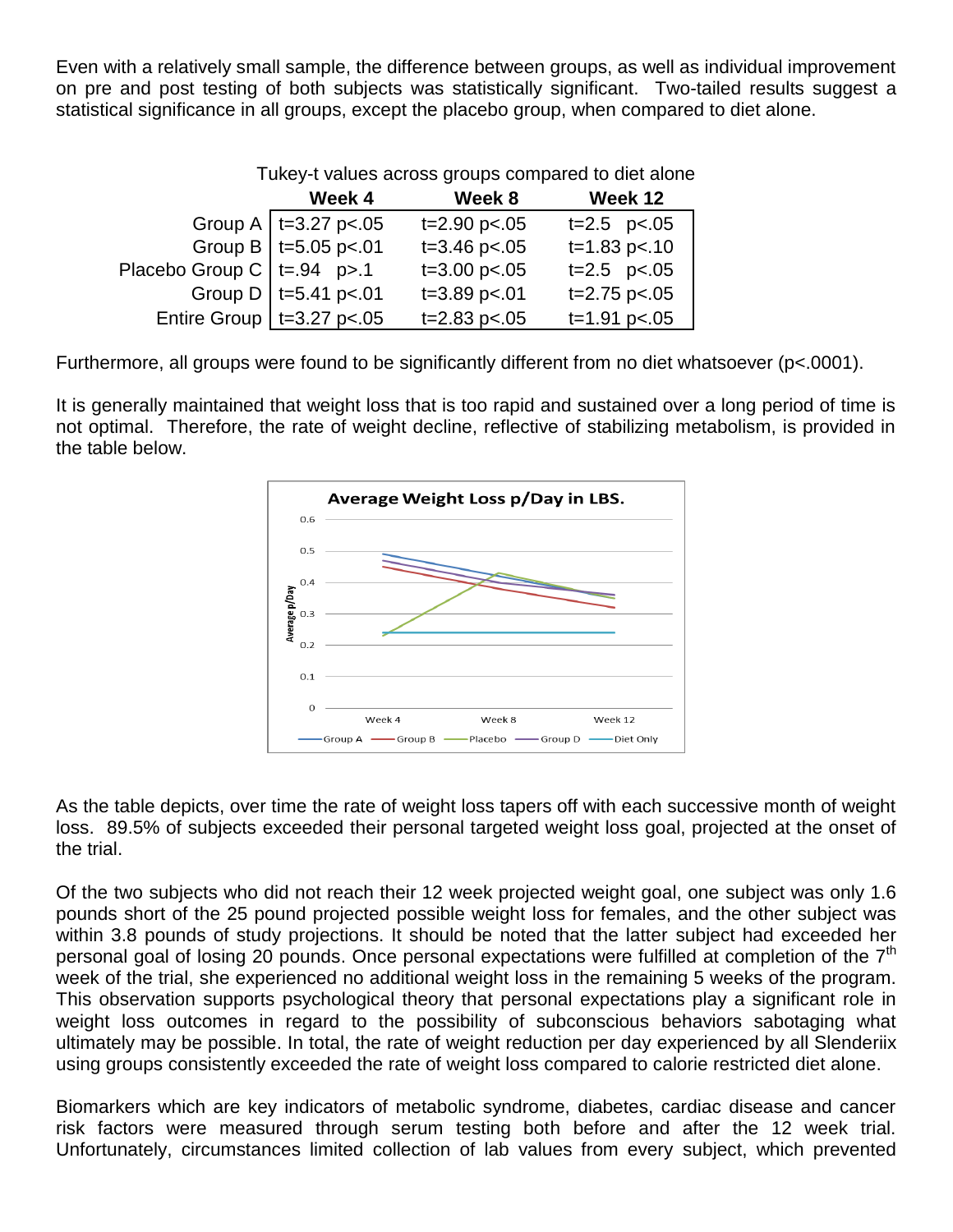reporting on every lab value examined. The individuals were to get a selected list of disease markers drawn, which are known in preventative medicine as indicators of fat storage, obesity, diabetes and precursors to heart disease and some cancers. Because these labs were to be ordered and collected by each subject's physician, several physicians declined follow-up labs after the 12 week trial was over. In many cases, this was due to the obvious considerable weight loss and physicians' no longer deemed the labs as medically necessary, which precluded insurance covering the cost of the follow up labs. Due to logistical complications such as this, almost half of subjects were not able to provide follow up lab values for certain tests.

Pre and post measurements taken from subjects who obtained post blood work (n=10) found statistically significant differences in each subject on measures generally associated with improved health, and markers associated with disease. The table below provides the paired-t differences between subjects across all groups (excluding placebo). Given the limited sample size related to factorial design, although statistically significant differences in blood markers were found in ALL groups except the placebo group, the interpretive power of such small samples sizes resulted in the exclusion of reporting certain values for this report.

|                          | u anca-c bincrences, |         |
|--------------------------|----------------------|---------|
| <b>HDL Cholesterol</b>   | 8.38<br>t=           | p<.0005 |
| <b>LDL Cholesterol</b>   | $t = -8.03$          | p<.0005 |
| LDL/HDL Ratio            | $t = -14.02$         | p<.0005 |
| <b>Total Cholesterol</b> | $t = -18.96$         | p<.0005 |
| Triglycerides            | $t = -56.94$         | p<.0005 |
| VLDL                     | $t = -29.31$         | p<.0005 |

#### **Serum Measures (Paired-t Differences)**

#### **Cardiac Inflammation (Paired-t Differences)**

| $-29.65$   p<.0005 |  |  |  |  |  |
|--------------------|--|--|--|--|--|

#### **Blood Sugar Levels (Paired-t Differences)**

| (Paired-t Differences) |           |         |  |  |
|------------------------|-----------|---------|--|--|
| Glucose                | t= -49.41 | p<.0005 |  |  |
| HbA1C                  | t= -23.14 | p<.0005 |  |  |
| Insulin                | t= -11.91 | p<.0005 |  |  |

#### *All metrics in the tables above show statistically significant differences (p<.0005) Negative t-values indicate a drop in repeated measures.*

A collection of serum markers that accompany the onset of abnormal fat storage, specifically in the disproportionate deposition of visceral adipose tissue (VAT), have been associated with the pathology of insulin resistance. These blood levels have interrelated relationships in obesity-related disease pathology. Integrative physicians now understand that although individually these lab indicators may enter the health assessment picture at different times due to biochemical individuality, certainly metabolic syndrome is continuing to worsen along with the increased inability to shed excess weight easily. Over time the appearance of more and more of these particular serum markers continue to underscore the depth of the disease pathology that is pushing the patient closer to cardio-metabolic disorders and hormone related cancers, our number one and two causes of death. These serum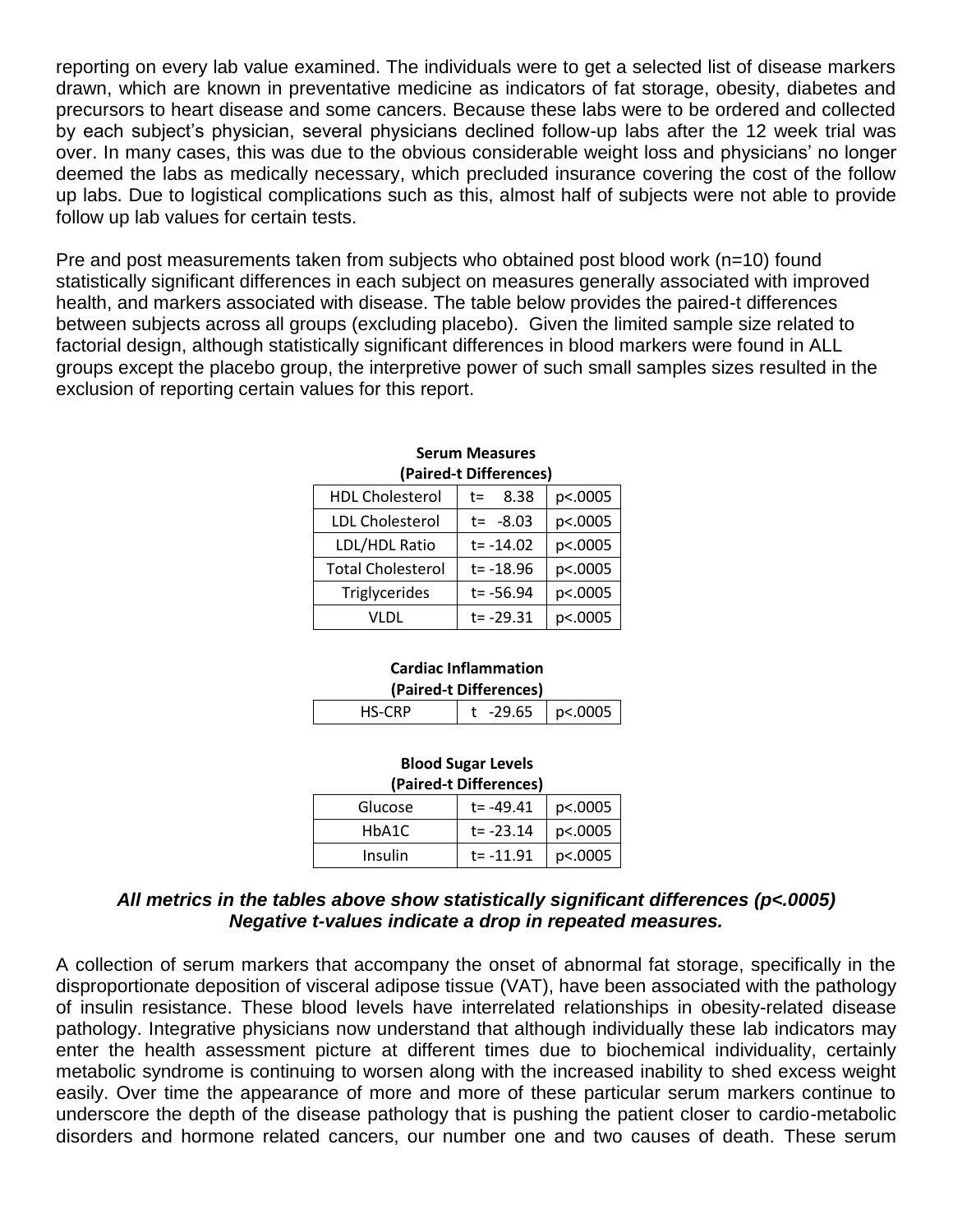levels are as follows: elevated triglycerides, total cholesterol serum insulin; decreased HDL cholesterol and glucose tolerance.

Over time, insulin resistance progressively becomes more severe and continues to affect function of more organs. When serum glucose levels remain elevated, there is increased likelihood of protein glycosylation and overproduction of free-radical producing oxidative stress, which have proven association with initial central obesity, and eventual atherosclerosis, type II diabetes, heart disease and cancers. The body's typical reaction of producing more and more insulin leads to insulin resistance in various locations throughout the body as disease progresses. In the skin, insulin resistance can be revealed as acne, while insulin resistance in the brain over time becomes Alzheimer's---recently given the name Diabetes Type III.

The Serum Measures Chart above reflects that all serum risk factors tested for cardio-metabolic disorders were significantly reduced.

Physical measurements of subjects' chest, waist and hips, before and after, reflected that all Slenderiiz-using subjects lost a significant amount of fat in the waist measurement, indicating decrease in visceral adipose tissue stores, as well as associated mortality risks of central obesity.

Within the first 4 weeks of the trial, several of the placebo subjects, though weight loss was reflected on the scale and visibly in the face and extremities, did not lose any inches from their waist measurement. One placebo subject, whose total loss goal at the onset of the trial was only 12 lbs, reported initial concern over the loss of significant inches in the chest and extremities, without any loss of weight in the midsection measures. After the crossover to the active Slenderiix, subject continued to lose the last few pounds to reach her goal, but also noticed a remarkable redistribution of normal body fat to the more desirable female areas, as her weight stabilized to a new set point during the remaining few weeks on the active product.

All Slenderiix-using groups reflected significant inches lost in the waist measurement, as compared to the chest and hips throughout every stage of the trial. This confirms the ability of the Slenderiiz program to target release of fat stores in the area of dangerous visceral adipose fat. Although the full extent of the mechanisms that allow this to be possible are yet unknown, serum tests reflect a regain in glycemic control, thus reversing the progression of insulin resistance---first heralded by the visible increase in visceral adipose tissue at the waist measurement---and the pathological risks that would have followed in time.

Typically, belly fat stores are protected by cortisol and other stress hormones in a season of calorie deficit, and studies have shown that these fat stores are typically only released after 90 days on an ultra-low calorie diet. The results of the Slenderiiz Weight Loss Program would suggest there is compensory interaction with these stress-related hormones. Exact mechanism of the action observed is yet undetermined, but would warrant further study in this area.

#### **Cardio-metabolic Risk Assessors that accompany excess Visceral Adipose Tissue**

Typically, as insulin secretion increases, blood triglycerides and glucose levels continue to rise, while HDL levels slowly decrease and VAT begins to accumulate. Since insulin is released in response to too much glucose in the blood, and HbA1c represents the amount of hemoglobin molecules that have had glucose molecules attached to them in the blood stream, these two serum markers typically rise and fall together. Serum levels of insulin within study subjects decreased an average of 27.7%, and correlating HbA1c also decreased 4.4%.

Even though all cholesterol levels were monitored and improved upon, the cholesterol values that are specific to indicate systemic inflammation are now accepted to be most pertinent to reversing the interrelated risks of heart disease and obesity.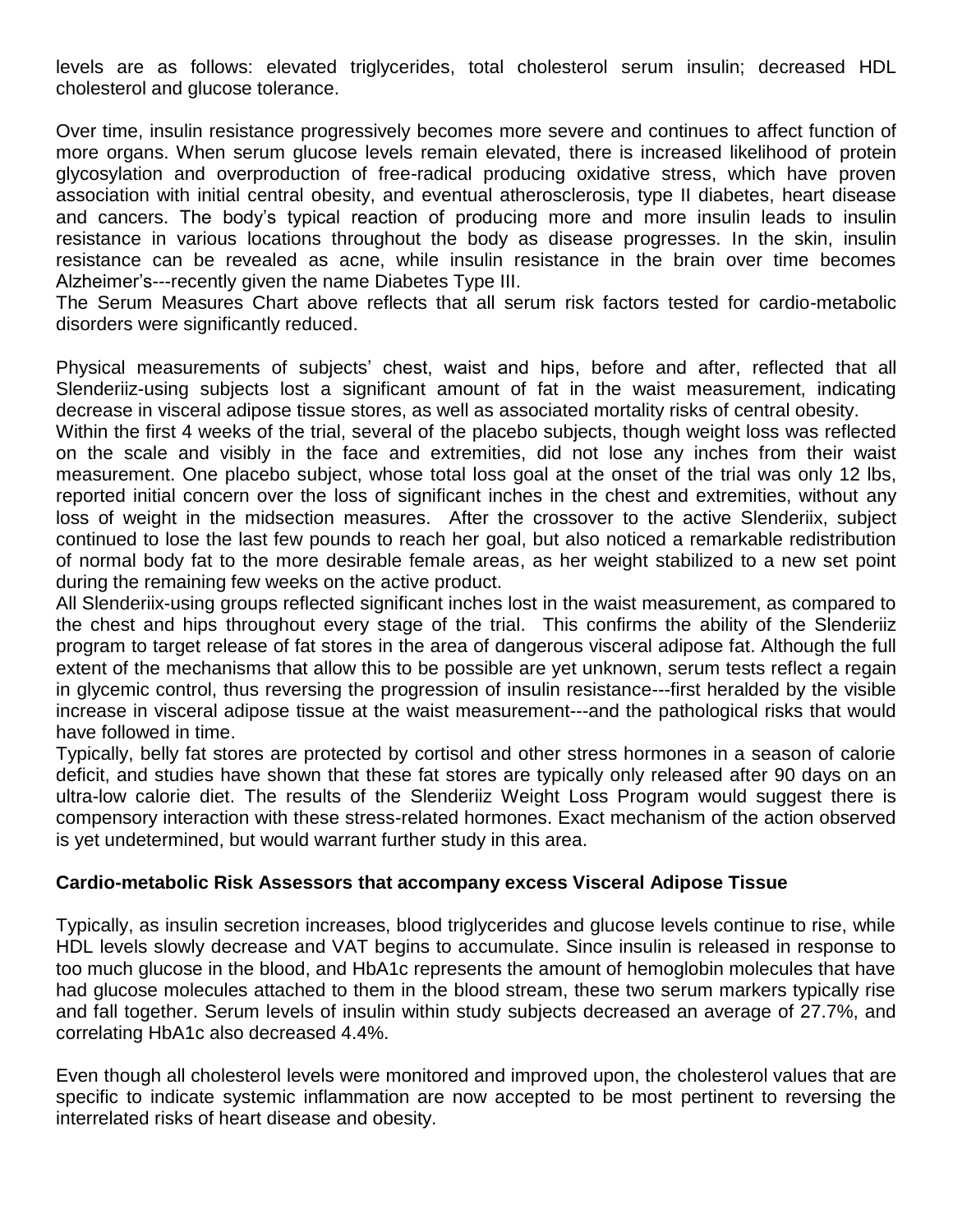The pathology of arterial plaque formation in heart disease has been proven to be caused by several factors effecting inflammatory response to the small vascular injuries that occur from a cascade of reactive events. Over-production of insulin from sugar and starch consumption, increased platelet adhesion due to omega 3 fat deficiency with omega 6/9 excess and antioxidant deficiency, emotional stress, all theses sources of oxidative stress contribute to inflammatory pathology. If inflammation is eliminated, arteries are clear, regardless of total cholesterol levels. Across all cholesterol markers, subjects responded with significant improvements in all areas.

The fraction of cholesterol that indicates potential endothelial inflammatory damage is called Very Low Density Lipoproteins (VLDL). Due to excessive free radical production, when cholesterol is oxidized into VLDL, it indicates an insufficient amount of antioxidants available within the body. VLDL can be significantly reduced by supplementing adequate vitamins, minerals and antioxidants, by modulating increases, beyond standard dosing, appropriate to the level of stress of the individual. This inflammatory marker, VLDL was significantly reduced.

The National Institutes of Health funded the VITAL study to asses the effect of vitamin D and omega 3 supplementation on the prevention of cancer and heart disease. (23) This was a large-scale randomized trial which also made correlations to fasting insulin, glucose, altered cholesterol ratios and the prevalence of metabolic syndrome. Findings proved that the lower the serum vitamin D, the more prevalent these inflammatory makers for insulin resistance progressing to metabolic syndrome. Increasing serum 25(OHD) is associated with a responsive lowering of VAT, triglycerides, triglyceride/HDL-cholesterol ratio. Within this trial period, subjects serum vitamin D increased an overage of 15.7% overall, raising serum levels of 9 out of 10 subjects to reflect an optimal range of 40-69 ng/ml, and the remaining subject at 39.10 ng/ml. Due to the seasonality of the trial beginning fall and ending mid-winter, these results are impressive, considering vitamin D levels typically plummet in winter months and fat stores simultaneously increase.

Higher levels of Highly Sensitive C-Reactive protein are linked to higher occurrences of sudden cardiac death, strokes, peripheral artery disease and myocardial infarction. HS-CRP is an inflammatory particle produced by the liver in response to stressors. Trial subjects averaged a 24% reduction in HS-CRP.

Since about 50% of all heart attacks and strokes effect people with normal total cholesterol levels, anti-aging medicine specialists now look to a combination assessment of the inflammatory HS-CRP along with the ratio of Triglycerides (TG) to High Density Lipoprotein (HDL) cholesterol to offer more effective proactive approaches to risk assessment. (22, 25, 26) As most triglycerides in the blood are indicative of carbohydrates that have been converted into fat that will be stored specifically in the visceral adipose tissue area, reducing serum levels of triglycerides and comparing these levels to sufficient quantity of HDL is a significant indicator of the degree of disease pathology, to identify the patient's place on the continuum between insulin resistance and metabolic syndrome. (24) Data from the Third National Health and Nutrition Examination Survey (NHANES III) indicated that the most frequently noted serum markers among overweight and obese adolescents are high TG (25– 30% of adolescents) and low HDL cholesterol levels (40–50% of adolescents). (26)

The table below reflects the results of TG/HDL Ratio improvements within the 12 week period.

**TGL/HDL Ratio (Paired-t Differences)**  $TGL/HDL$  t -40.9 p<.0005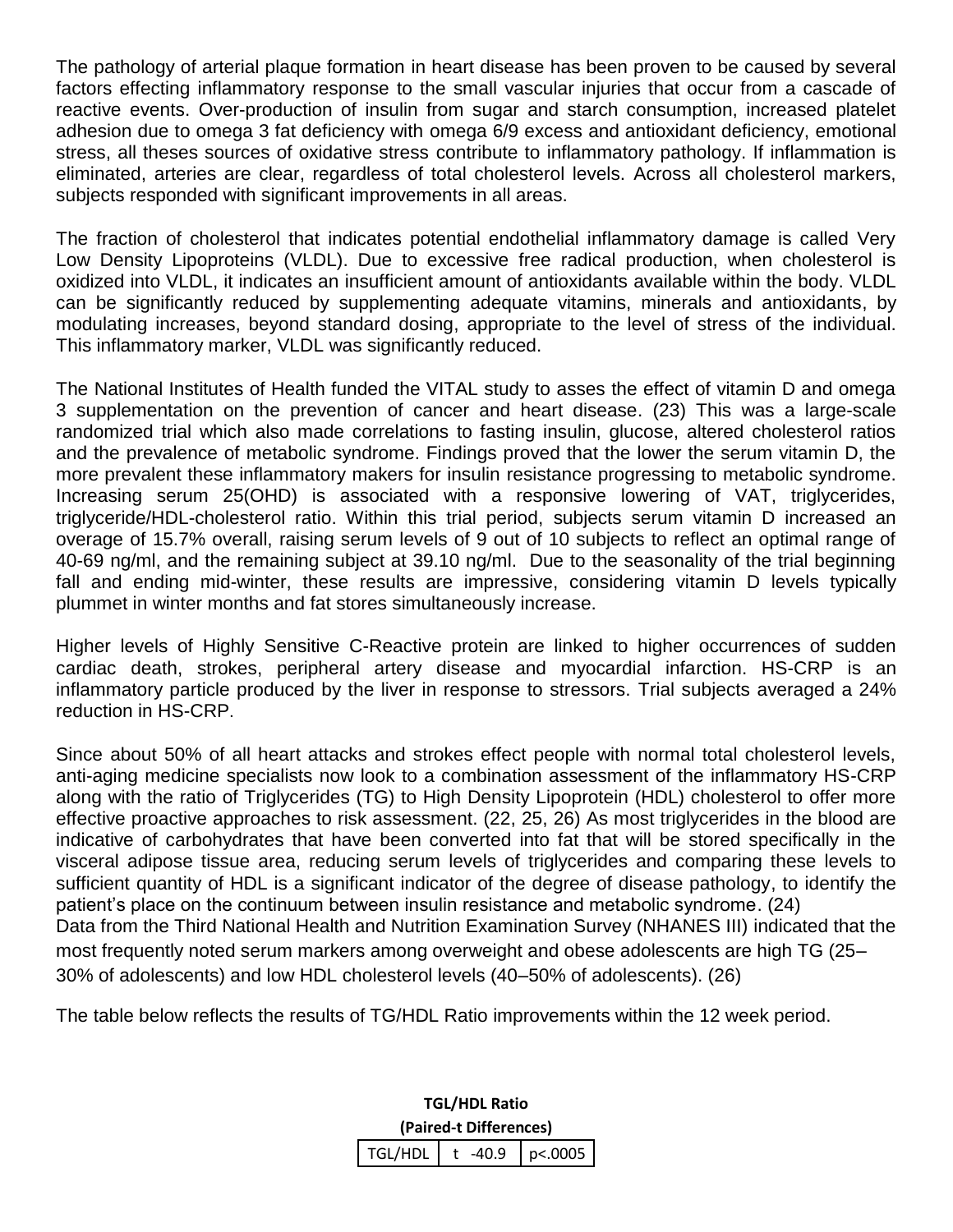The ratio of TG to HDL is a reliable indicator of the extent of insulin resistance on cholesterol metabolism. (27) Subjects within the Slenderiix Clinical Trial produced a 41% reduction in Triglyceride to HDL ratios, significantly reducing serum-defined insulin resistance and cardio-metabolic risk.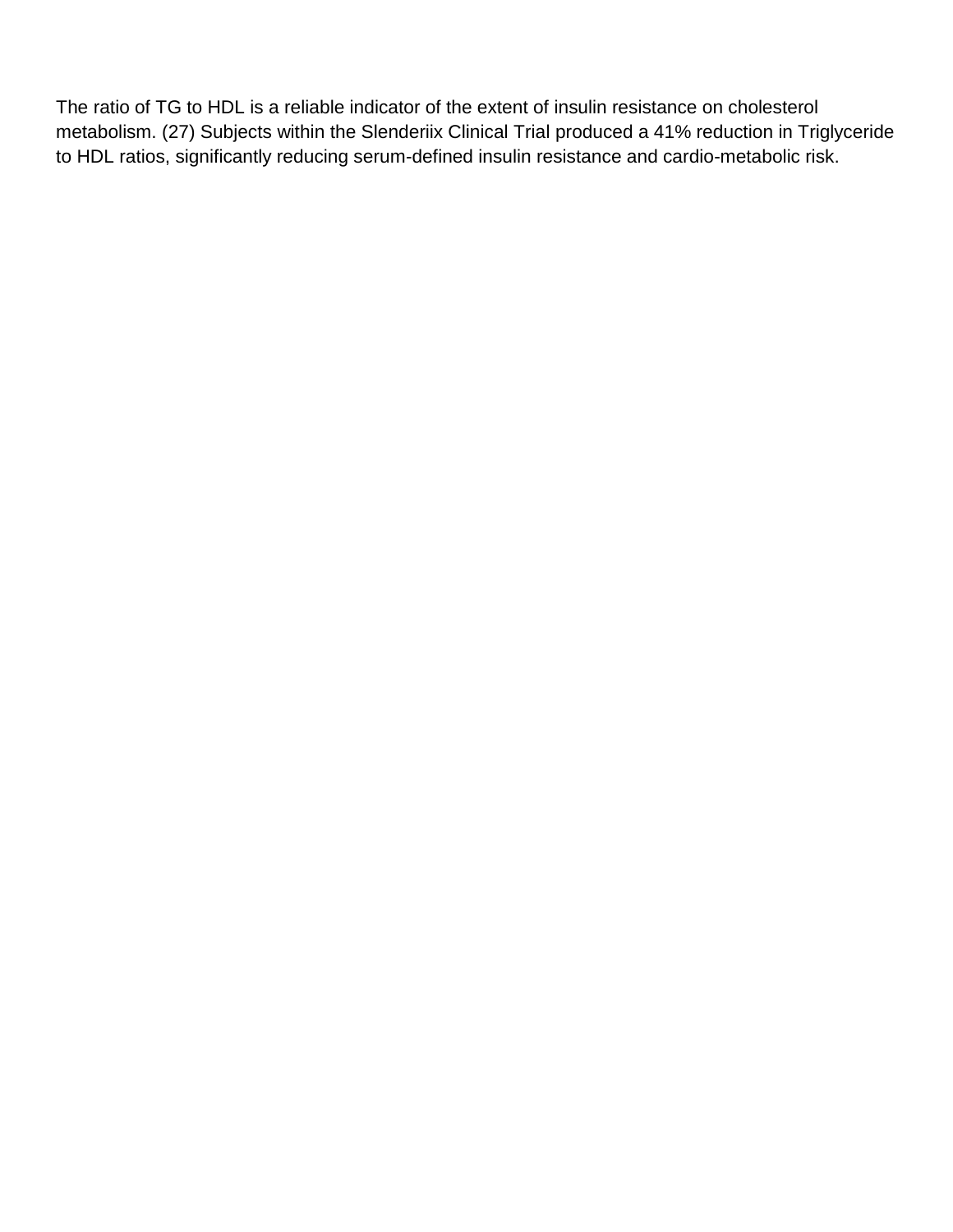# **Conclusions**

Results of the study found that all groups statistically lost more weight, than those on no weight loss regimen whatsoever. However, subjects using Slenderiiz lost just over twice as much (103.4%) weight per day (.51 lbs p/day) compared to subjects on either a 1250 calorie diet alone (.24 lbs p/day) as well as the Placebo Group (.23 lbs p/day). Subjects taking Rejuveniix in conjunction with Slenderiiz had a significantly higher (+3%) rate of weight loss.

Subjects taking Slenderiiz also reported increased energy and sense of well-being compared to individuals on diet alone. Subjects taking a placebo reported significant hunger, low energy and intolerance to exercise, in between meal headaches, and difficulty around others eating food, more than all other groups. Subjects who used all ARIIX foundational nutrients, Slenderiiz and Rejuveniix reported the greatest amount of energy and focus, and had the highest rate of weight loss in all groups. Unlike any other group, no single subject taking Slenderiiz and Rejuveniix combined, reported mild to moderate headaches, fatigue and symptoms of detoxification or withdrawal from processed foods with in the first week. Further study on these self-reported benefits of Rejuveniix is warranted.

Typical of overweight individuals, most subjects showed elevated levels of HS-CRP, triglycerides, VLDL cholesterol, total cholesterol, fasting insulin, serum glucose, HbA1C, and depressed levels of HDL and vitamin D, at baseline. Statistically significant improvement occurred for all subjects taking ARIIX Products, in addition to diet and exercise only, across all measures. These results suggest metabolic recovery and turning toward systemic homeostasis, thereby decreasing the risk factors for the secondary diseases of obesity, heart disease and cancer. All subjects on ARIIX products with initially established inflammatory markers for heart disease, excessive systemic inflammation and oxidative stress, showed significant improvements indicating improved health and metabolism.

Triglyceride levels of all subjects taking ARIIX products significantly improved. The average subject experienced a statistically significant decrease of triglyceride levels of (p<.0005). According to Antiaging medicine specialists, the single most important factor to increase life expectancy is the ability to increase HDL cholesterol as high above 40 ng/dL as possible. Within the 12 week period the average increase in HDL cholesterol of 15% brought 90% of subjects within optimal range in all ARIIX groups. This reflects significant (p<.0005) reduction in risk of all causes of disease-related death.

Approximately 90% of subjects achieved their weight loss objective during the study compared to none of the control group subjects. This finding suggests that the faster rate of weight loss, with less physical discomfort, the higher rate of compliance to maintain a weight loss program.

Finally, the physical, psychological and emotional changes in the subjects were observed. Subjects losing weight often comment on increased energy, confidence and enthusiasm to continue their new habits as a continued lifestyle. The psychological impact of being empowered with the knowledge and ability for individuals to create a metabolic shift in a completely new direction in such a short period of time was transformational for all test subjects taking ARIIX products, rather than calorie reduction alone.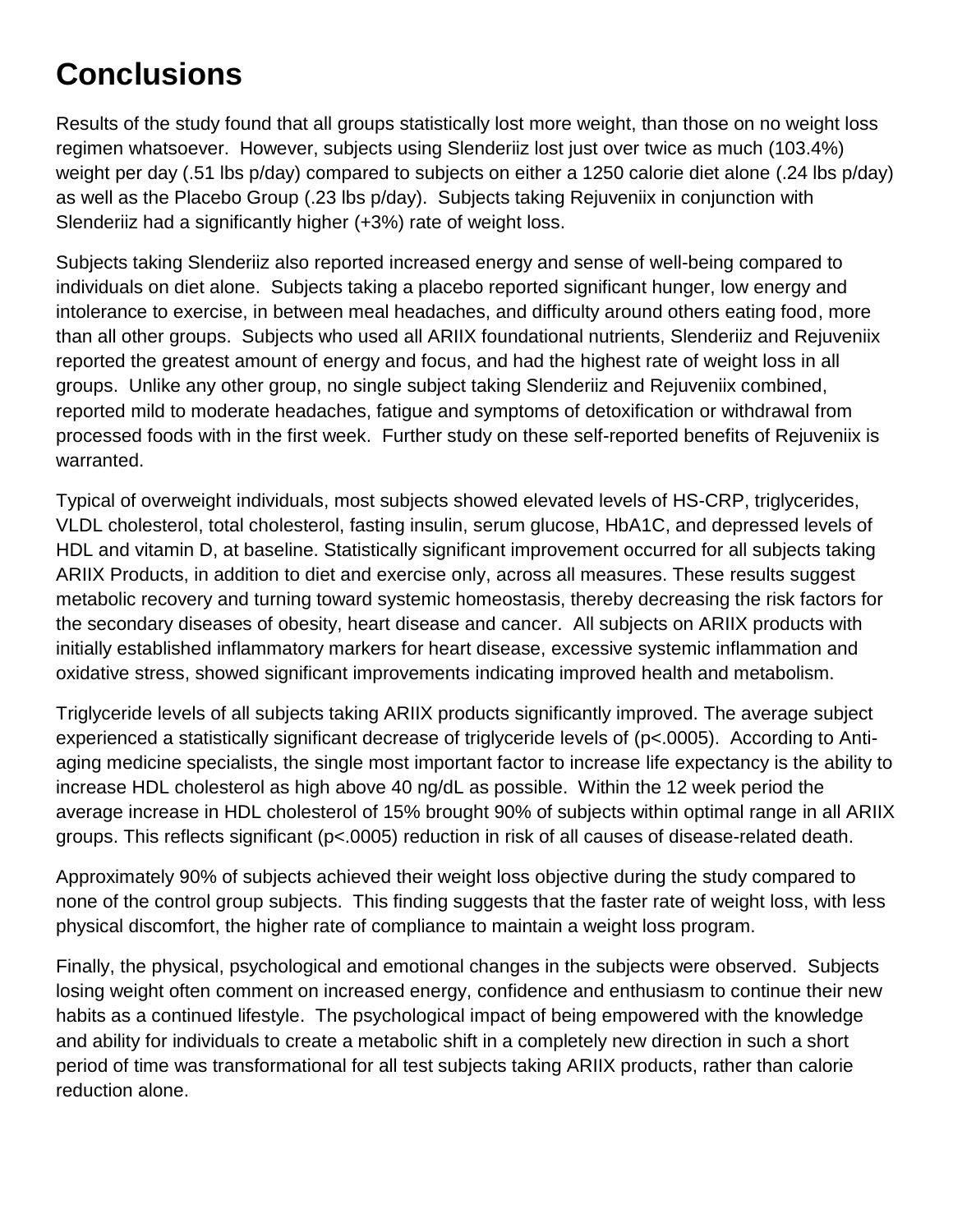Additional longitudinal studies would prove beneficial to evaluate subjects' conformity to the consumption of metabolic supportive supplements, modified diet, and moderate exercise adhered to during the trial.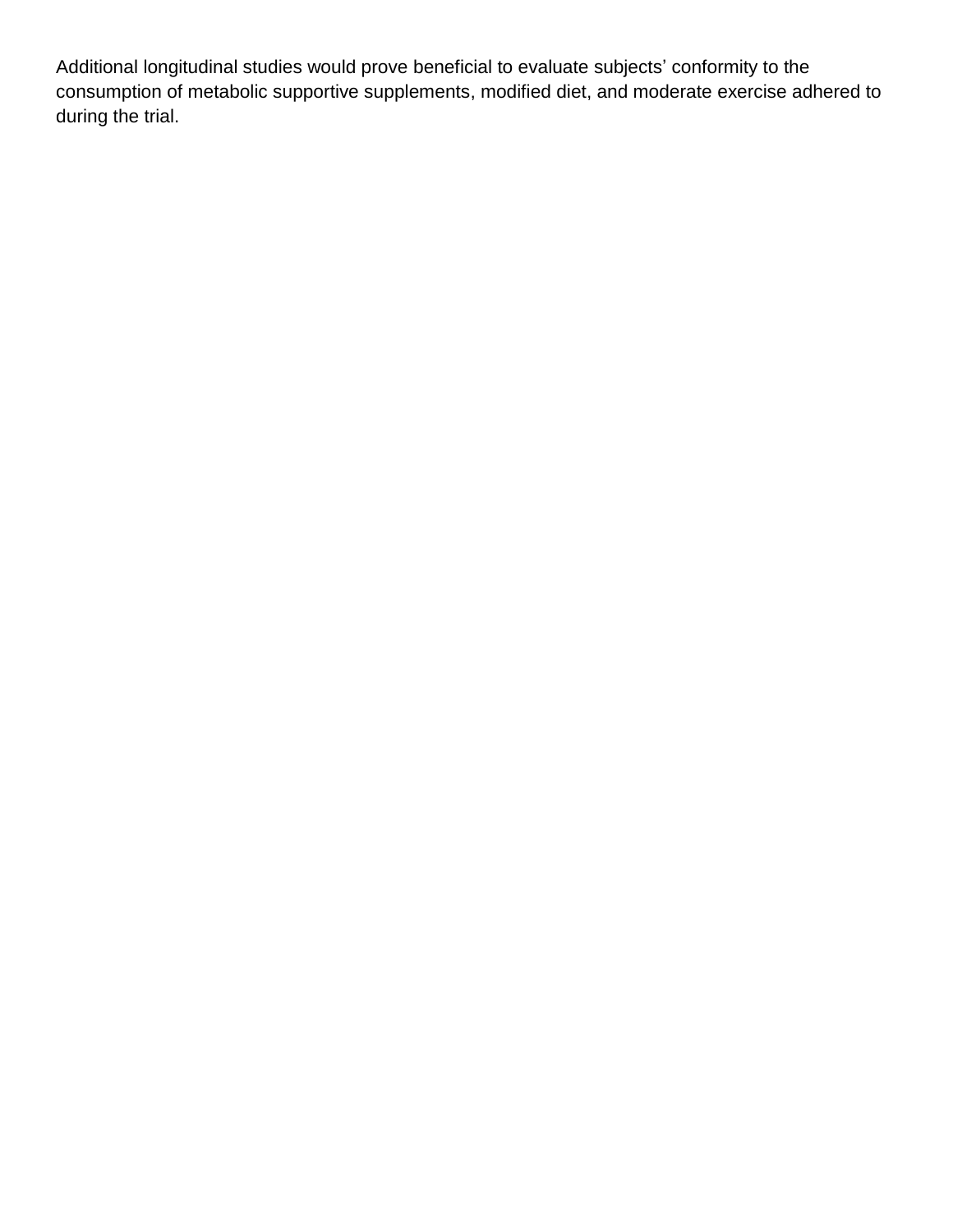## **References**

- 1. Ames, B (2006)*Proc. Natl. Acad. Sciences, U.S.A.*, 103:17589-94.
- 2. Ames, BN (2010) *J Nucleic Acids.* doi:10.4061/2010/725071.
- 3. Courtemanche C, Huang AC, Elson-Schwab I, Kerry N, Ng BY and Ames BN (2004) Folate deficiency and ionizing radiation cause DNA breaks in primary human lymphocytes: a comparison. *FASEB J* 18:209-11.
- 4. Ames B (2006) Low micronutrient intake may accelerate the degenerative diseases of aging through allocation of scarce micronutrients by triage. *Proc Natl Acad Sciences USA* 103:17589-94.
- 5. Ames BN (2010) Prevention of mutation, cancer, and other age-associated diseases by optimizing micronutrient intake. *J Nucleic Acids: DNA Damage, Mutagenesis, and DNA Repair*doi:10.4061/2010/725071. PMC2945683.
- 6. Lal A and Ames BN (2011) Association of Micronuclei (Chromosome Breaks) with Hematological Diseases and Micronutrient Status. *Mutagenesis.* 26:57-62. PMC3107612.
- 7. PNAS \_ November 21, 2006 \_ vol. 103 \_ no. 47 \_ 17589–17594.
- 8. Fenech M (2003) Nutr Res Rev 16:109-122.
- 9. MacWilliam, Lyle Dean., Arlene MacWilliam, and Gregg Gies. "The Blended Standard: Table of Recommended Daily Intakes." Comparative Guide to Nutritional Supplements: A Compendium of Products Available in the United States and Canada. Vernon, B.C.: Northern Dimensions Pub., 2003. N. pag. Print.
- 10.Strand, Ray D., MD, and Donna K. Wallace. Healthy for Life: Developing Healthy Lifestyles That Have a Side Effect of Permanent Fat Loss. Rapid City, SD: Real Life, 2005. Print.
- 11. Thiel R. Natural vitamins may be superior to synthetic ones. Med Hypo.2000;55(6):461- 469.
- 12.King JC, Cousins RJ. Zinc. In Modern Nutrition in Health and Disease, 10 th ed. Lipponcott Williams & Wilkins, Phil., 2005:271-285
- 13.Avi Dor, Ph.D., Christine Ferguson, J.D., Casey Langwith, B.A., and Ellen Tan, M.Sc. A Heavy Burden: The Individual Costs of Being Overweight and Obese in the United States, The George Washington University School of Public Health and Health Services Department of Health Policy, September 21, 20101.
- 14.Agency for Toxic Substances and Disease Registry (July 1999). ["Toxicological Profile for](http://www.atsdr.cdc.gov/toxprofiles/tp113.pdf) [n-Hexane".](http://www.atsdr.cdc.gov/toxprofiles/tp113.pdf) Atlanta, GA: U.S. Department Of Health And Human Services. p. 269.
- 15.Omega-3 fatty acid supplementation and cardiovascular disease: Thematic Review Series: New Lipid and Lipoprotein Targets for the Treatment of Cardiometabolic Diseases *J. Lipid Res.* 2012 53 :( 12) 2525-2545. First Published on August 17, 2012.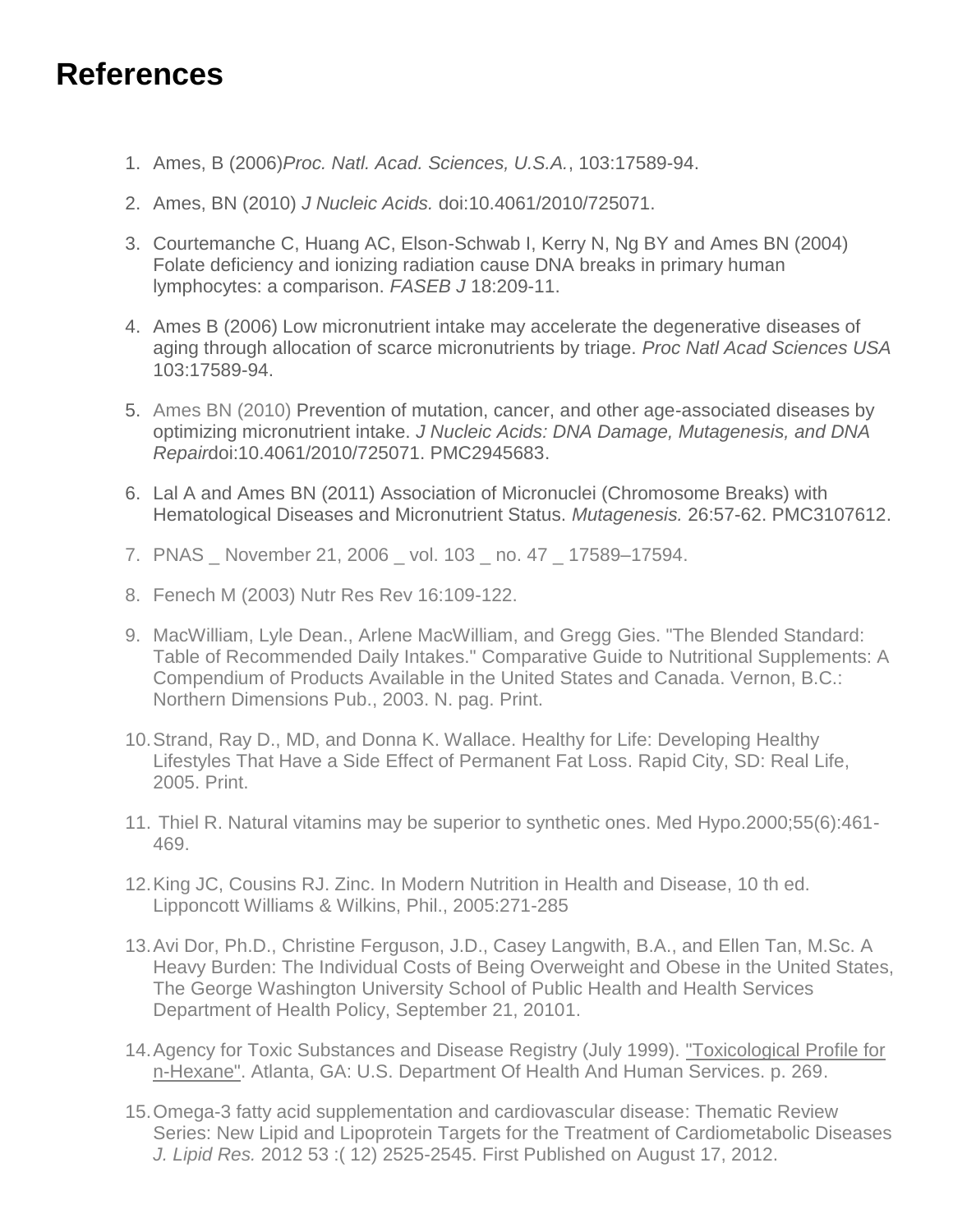- 16.Circulation. 2002; 106: 2747-2757 doi: 10.1161/01.CIR.0000038493.65177.94.
- 17.Karin M Slivkoff-Clark, Anthony P James, John CL Mamo, "The Chronic Effects of Fish Oil With Exercise on Postprandial Lipaemia and Chylomicron Homeostasis in Insulin Resistant Viscerally Obese Men," Nutr Metab 2012;9.
- 18.Stoll, Andrew L. *The Omega-3 Connection: The Groundbreaking Omega-3 Antidepression Diet and Brain Program*. New York: Simon & Schuster, 2001.
- 19.Tocotrienols: constitutional effects in aging and disease. Schaffer S, Muller WE, Eckert GP. 1: J Nutr. 2005 Feb; 135(2):151-4.
- 20.Eric A. Finkelstein, Justin G. Trogdon, Joel W. Cohen and William Dietz, *Annual Medical Spending Attributable To Obesity: Payer-And Service-Specific Estimates*, *Health Affairs*, 28, no.5 (2009):w822-w831.
- 21.Cynthia L. Ogden, Ph.D.; Margaret D. Carroll, M.S.P.H.; Brian K. Kit, M.D., M.P.H.; and Katherine M. Flegal, Ph.D., *Prevalence of Obesity in the United States*, 2009–2010.
- 22.Bowden, Jonny, and Stephen T. Sinatra. The Great Cholesterol Myth: Why Lowering Your Cholesterol Won't Prevent Heart Disease-- and the Statin-free Plan That Will. Beverly, MA: Fair Winds, 2012. Print.
- 23.Am J Clin Nutr **July 2011** vol. 94 no. 1 **209-217.**
- 24.Weatherby, Dicken, and Scott Ferguson. Blood Chemistry and CBC Analysis: Clinical Laboratory Testing from a Fu.
- 25.Diabetes Care August 2011 vol. 34 no. 8 1869-1874nctional Perspective. Jacksonville, OR: Bear Mountain Pub., 2002. Print. Ferranti SD.
- 26.Gauvreau K, Ludwig DS, Neufeld EJ, Newburger JW, Rifai N Prevalence of the metabolic syndrome in American adolescents: findings from the Third National Health and Nutrition Examination Survey*. Circulation* 2004*;* 110:2494*–*2497pmid:15477412.
- 27.Fasting Triglycerides, High Density Lipoprotein, and Risk of Myocardial Infarction, Circulation. 1997; 96: 2520-2525 doi: 10.1161/01 CIR.96.8.2520.
- 28.Br J Nutr. 2010 Apr; 103 (8): 1094-7.
- 29.Perrini, Carolyn. "L-Theanine: How a unique Anxiety Reducer and Mood Enhancer Increases Alpha Waves and Alertness" [\(http://www.okinawateacompany.com/html/pdf/mood\\_3.pdf\)](http://www.okinawateacompany.com/html/pdf/mood_3.pdf).
- 30.Yokogoshi H, Kobayashi M, Mochizuki M, Terashima T (1998) "Effect of theanine, rglutamylethylamide, on brain monoamines and striatal dopamine release in conscious rats". Nerochem Res 23 (5): 667-73.
- 31.J Int Med Res. 2007 Nov-Dec; 35 (6): 900-8.
- 32.BMC Complement Altern Med. 2006 Mar 17; 6:9.
- 33.Haskell CF, Kennedy DO, Milne AL, Wesnes KA, Scholey AB (2008). "The effects of ltheanine, caffeine and their combination on cognition and mood". Biol Psychol 77 (2).